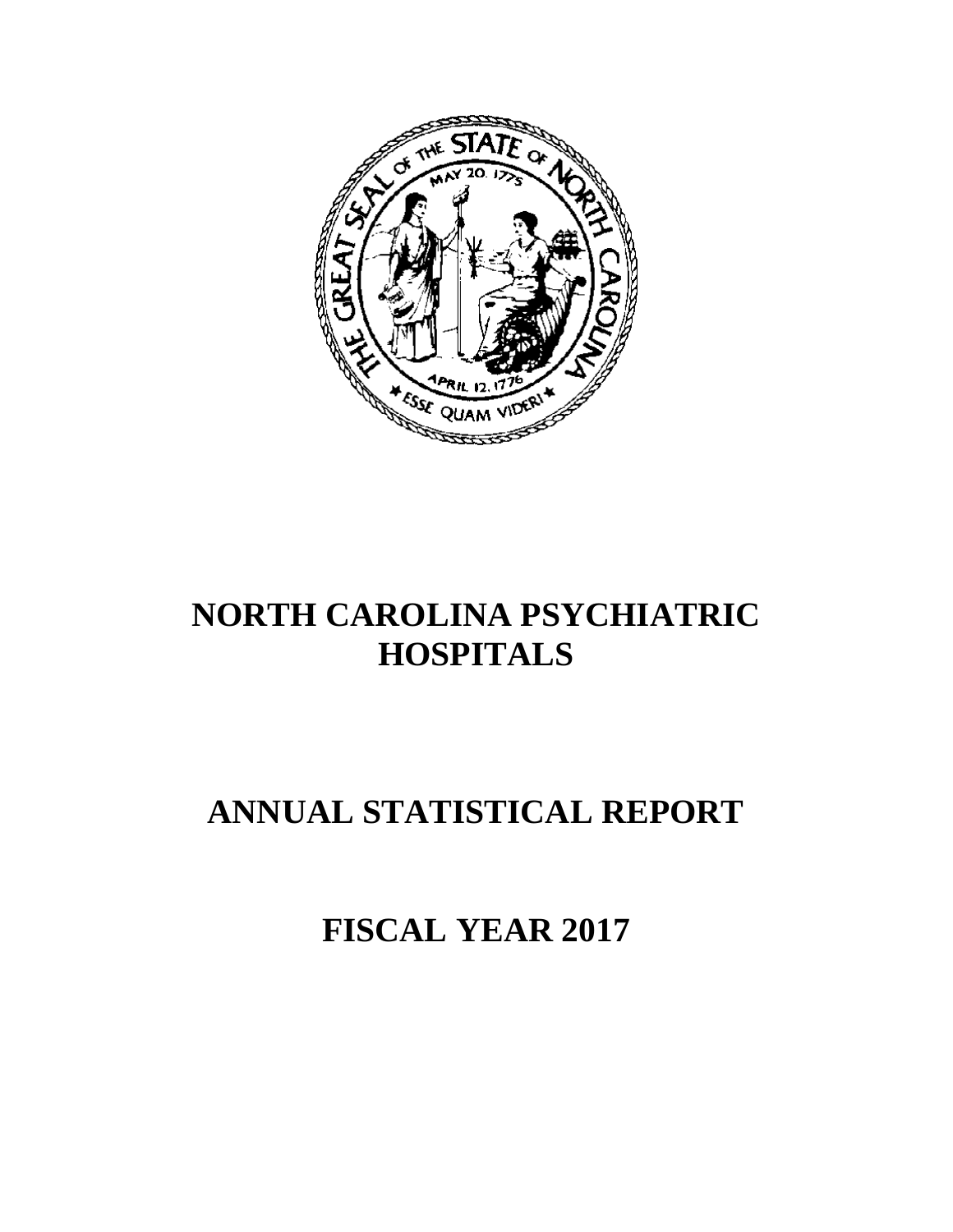**TITLE:** Annual Statistical Report North Carolina Psychiatric Hospitals Fiscal Year 2017

## **NUMBER OF PAGES:** 20

# **OFFICE OF PRIMARY RESPONSIBILITY:** Information Technology Section

Data Support Branch Division of Mental Health, Developmental Disabilities and Substance Abuse Services 3013 Mail Service Center Raleigh, N. C. 27699-3013 (919) 733-4460

# **PRINCIPAL AUTHOR OR COMPILER:** Bill Satterfield

Business & Technology Applications Analyst Judy Boone Business Systems Analyst

**TYPED BY:** Bill Satterfield DMH/DD/SAS

**DATE:** January, 2018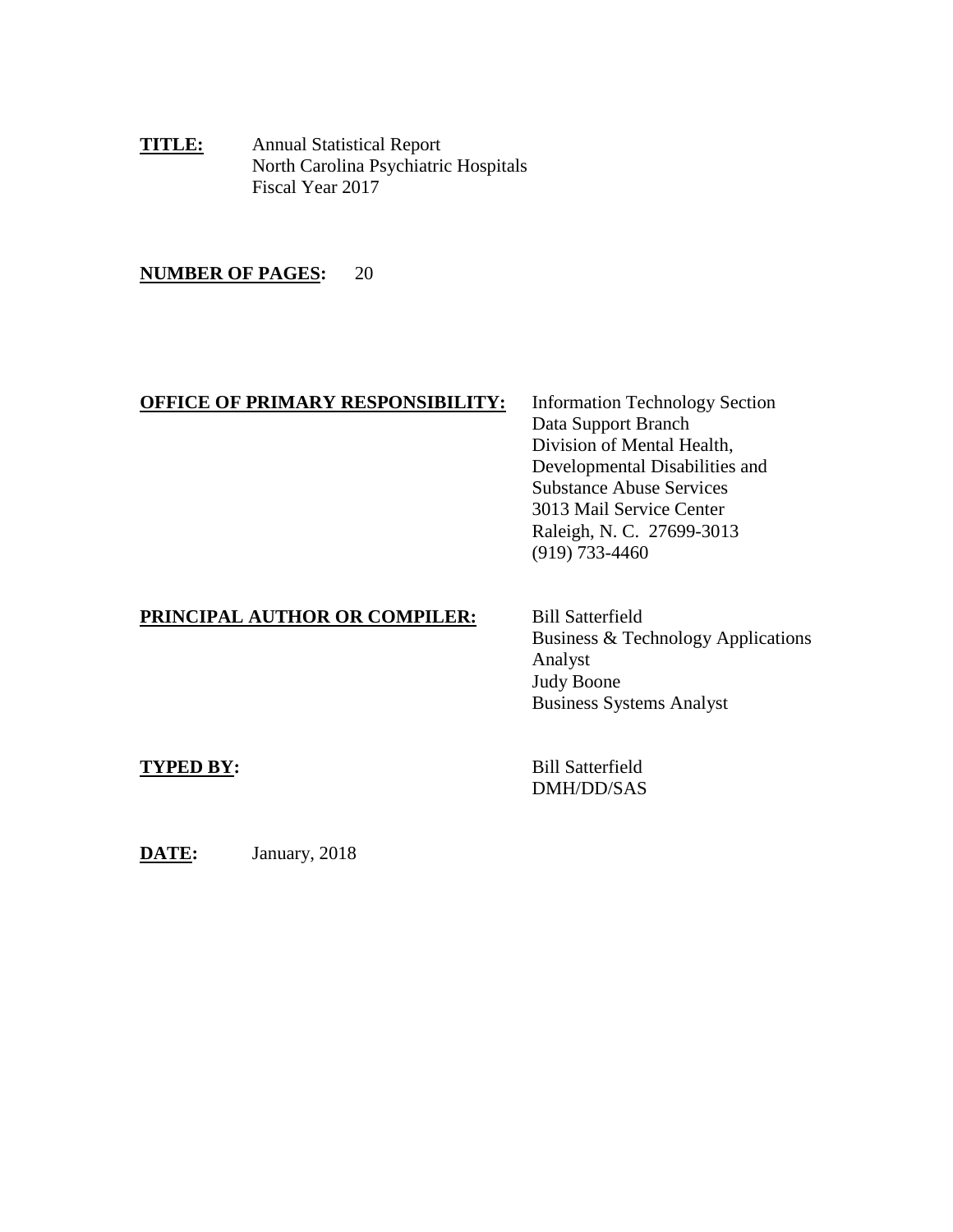This FY2016-2017 annual report on the three Psychiatric Hospitals is based on data extracted from the hospital's data system (HEARTS). The data extract is stored in the Division of Mental Health, Developmental Disabilities and Substance Abuse Service's Client Data Warehouse (CDW). Data on hospital resident population, admissions, discharges and persons served are presented. Incorporated in the report are eight tables and one graph. Discharges are shown including mean and median length of stay. The number of persons served and the rate of persons served per 100,000 population is shown for each county in the state.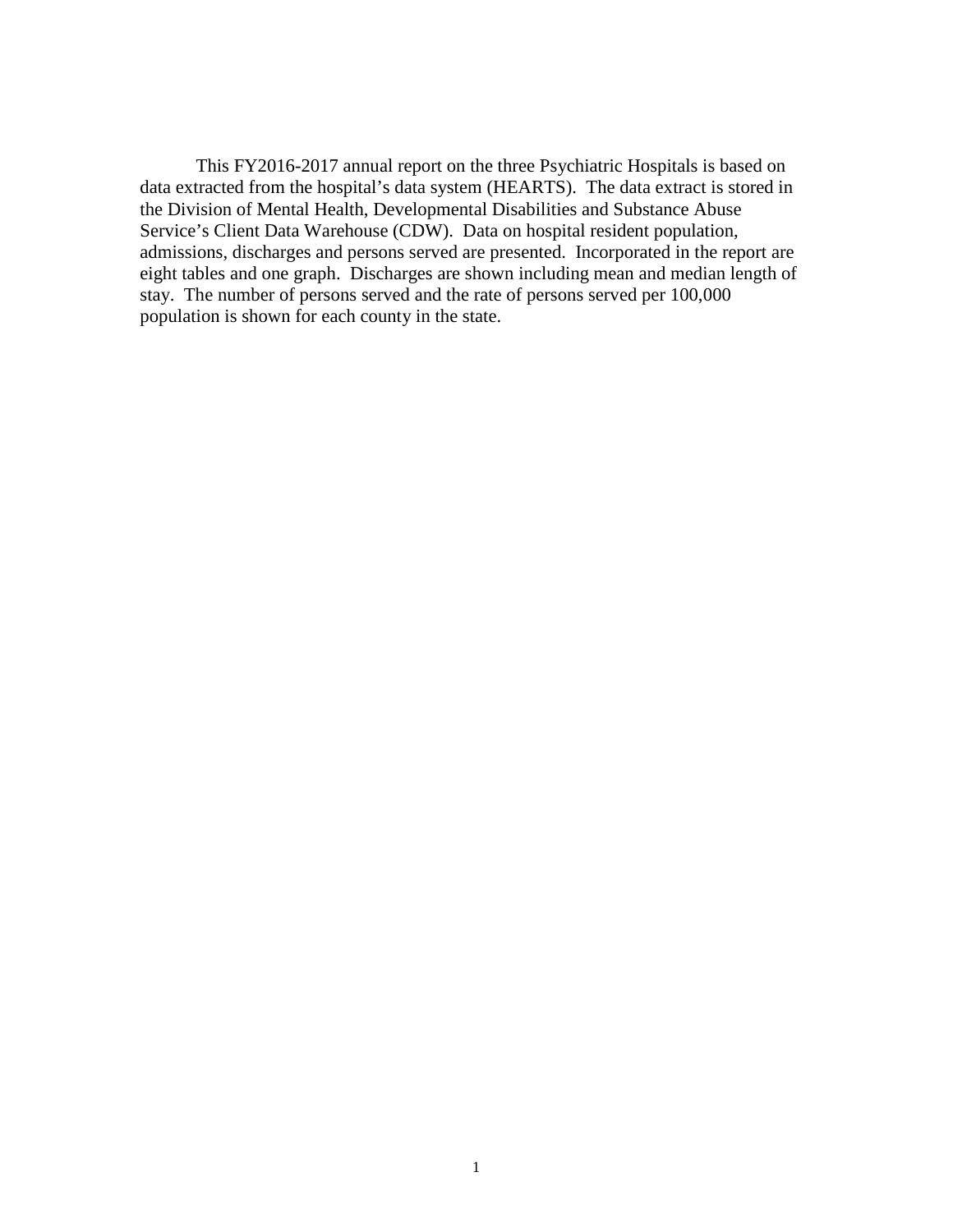## **MAJOR SERVICE INDICATORS**

As shown in Table 1 major service indicators for FY2016-2017 reported by the three hospitals show mixed trends in most indicators. The resident populations decreased in 2017 when compared to 2016. The number of admissions increased in 2017 when compared to 2016 by 92 admissions.

The number of persons served is the sum of the resident population and on leaves at the beginning of the fiscal year plus the number of admissions during the fiscal year. Table 2 shows the number of persons served by the three hospitals from each county in the state. Also shown for each county is the rate of persons served per 100,000 county population. Table 2-A shows the number of persons served by the three hospital's selected indicators.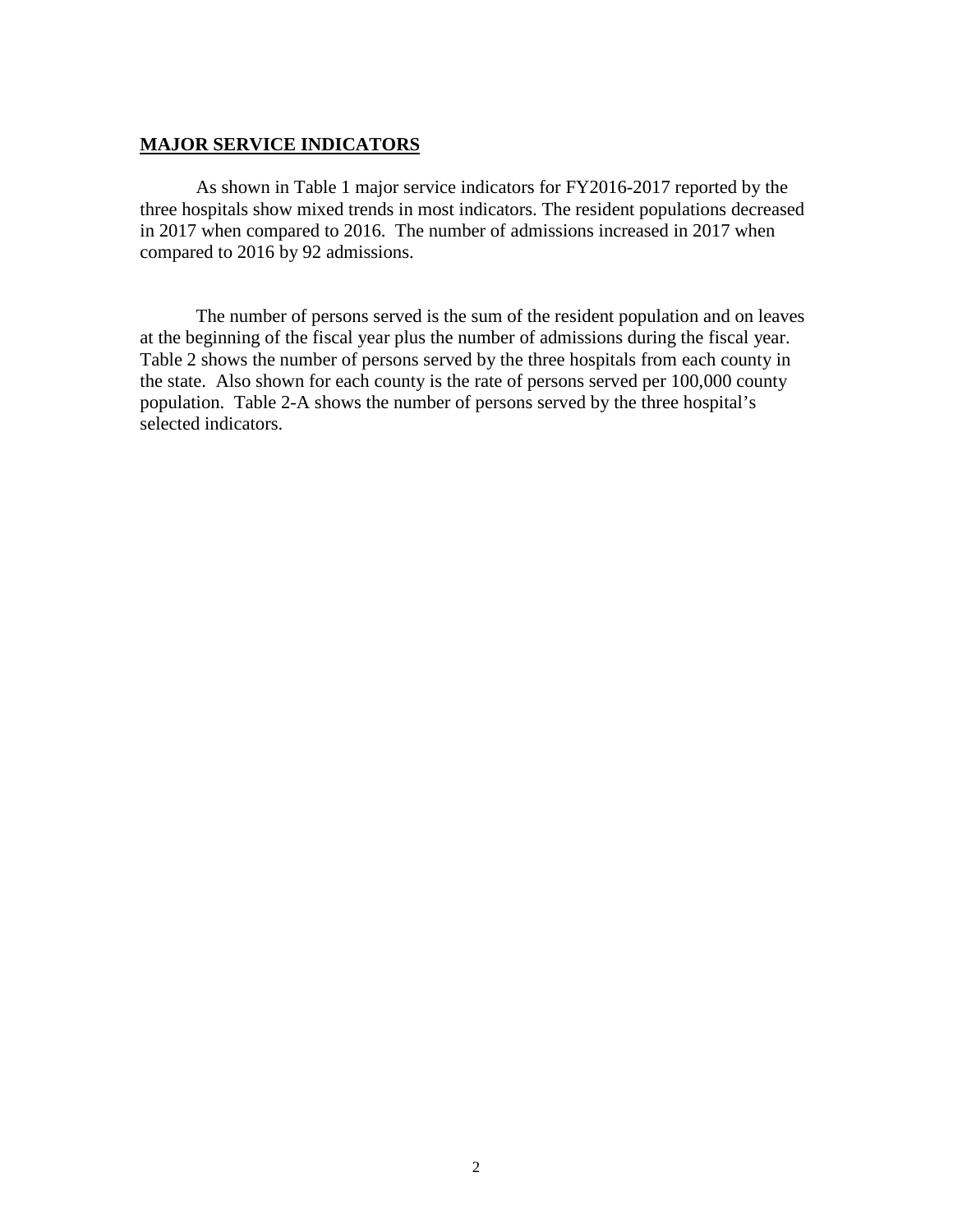#### TRENDS OF MAJOR SERVICE INDICATORS NORTH CAROLINA STATE PSYCHIATRIC HOSPITALS TABLE 1

| <b>SERVICE INDICATOR</b>                                         | FY2008       | <b>FY2009</b> | FY2010            | FY2011 FY2012     |                   | FY2013      | FY2014      | <b>FY2015</b>    | FY2016     | <b>IFY2017</b>  | PERCENT CHANGE<br>FY 16 VS FY 17 VS<br><b>FY15</b> | <b>FY16</b>             |
|------------------------------------------------------------------|--------------|---------------|-------------------|-------------------|-------------------|-------------|-------------|------------------|------------|-----------------|----------------------------------------------------|-------------------------|
| <b>RESIDENT POPULATION AND</b><br>ON LEAVES (JULY 1)*            | 1,073        | 770           | 833               | 784               | 763               | 754         | 777         | 794              | 828        | 780             | 4.3%                                               | $-5.8%$                 |
| <b>TOTAL ADMISSIONS</b>                                          | 13,570       | 8,873         | 6,355             | 4,970             | 3,809             | 3,210       | 2,752       | 2,482            | 2,211      | 2,303           | $-10.9%$                                           | 4.2%                    |
| PERSONS SERVED                                                   | 14,643       | 9,643         | 7,188             | 5,754             | 4,572             | 3,964       | 3,529       | 3,276            | 3,039      | 3,083           | $-7.2%$                                            | 1.4%                    |
| TOTAL DD, IND, DEATHS                                            | 13,643       | 8,811         | 6,405             | 4,987             | 3,820             | 3,182       | 2,716       | 2,447            | 2,260      | 2,215           | $-7.6%$                                            | $-2.0%$                 |
| <b>Direct Discharges</b><br><b>Indirect Discharges</b><br>Deaths | 13,623<br>12 | 8,791<br>12   | 6,337<br>10<br>58 | 4,954<br>23<br>10 | 3,797<br>13<br>10 | 3,165<br>10 | 2,701<br>12 | 2,432<br>11<br>4 | 2,253<br>6 | 2,208           | $-7.4%$<br>$-90.9%$<br>50.0%                       | $-2.0%$<br>0.0%<br>0.0% |
| AVERAGE DAILY POPULATION                                         | 1,091        | 878           | 864               | 772               | 764               | 768         | 794         | 813              | 762        | 819             | $-6.3%$                                            | 7.5%                    |
| <b>RESIDENT POPULATION AND</b><br>ON LEAVES (JUNE 30)            | 1,000        | 832           | 783               | 767               | 752               | 782         | 813         | 829              | 779        | 868             | $-6.0%$                                            | 11.4%                   |
| PERSONS SERVED<br>RATE PER /100,000                              | 158          | 103           | 76                | 60                | 47                | 41          | 35          | 33               | 30         | 30 <sup>1</sup> | $-9.1%$                                            | 0.0%                    |
| <b>ADMISSIONS</b><br>RATE PER/100,000                            | 147          | 94            | 67                | 52                | 39                | 33          | 28          | 25               | 22         | 22              | $-12.0%$                                           | 0.0%                    |

NOTE: Excludes outpatients and visiting patients, includes transfers-in.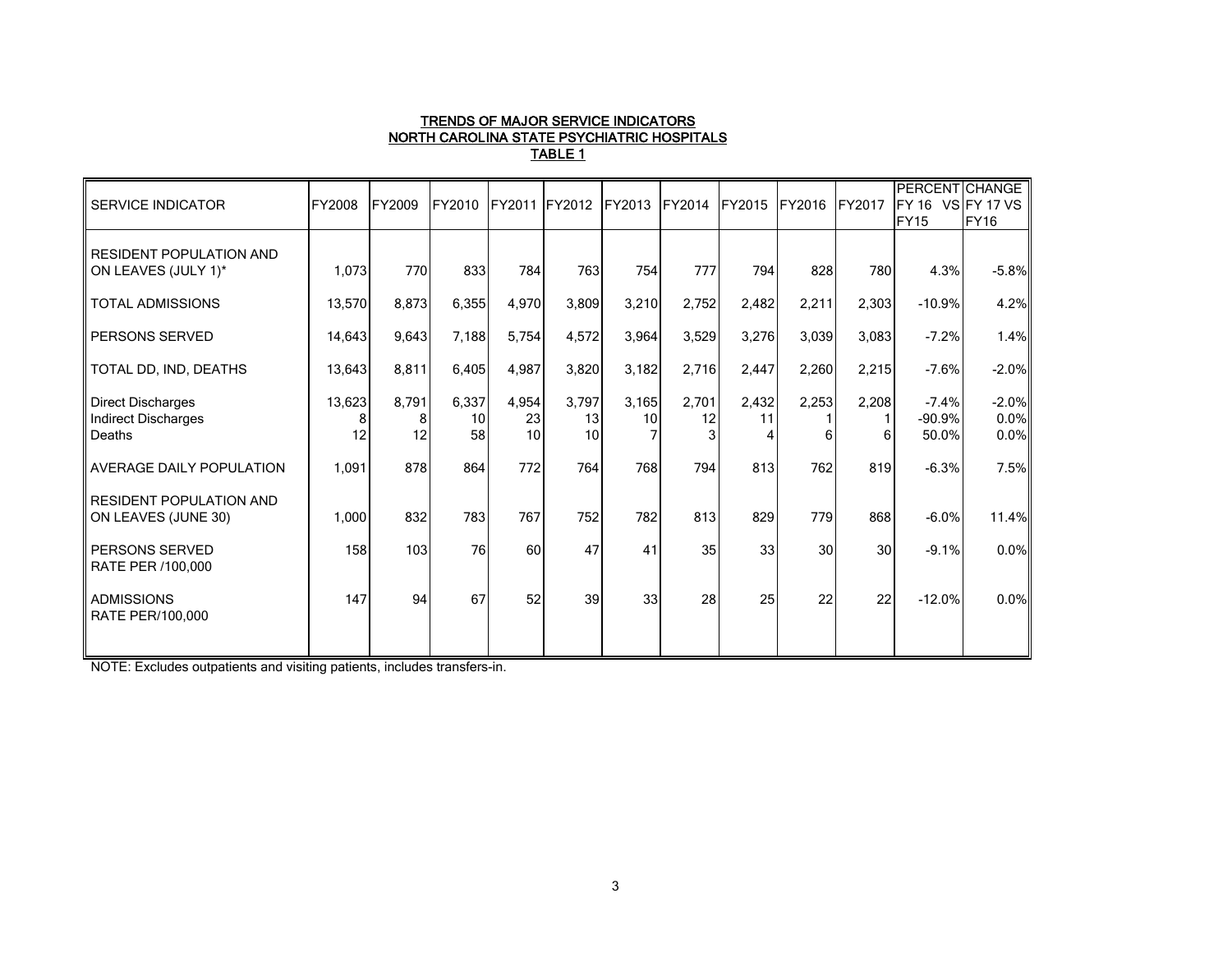

The data presented in the graph above represents the total number of persons served at the three Psychiatric Hospitals for fiscal years 2008 to 2017. Persons served shows an 79% decrease from 14,643 in fiscal year 2008 to 3,083 in fiscal year 2017.

NOTE: Excludes outpatients and visiting patients.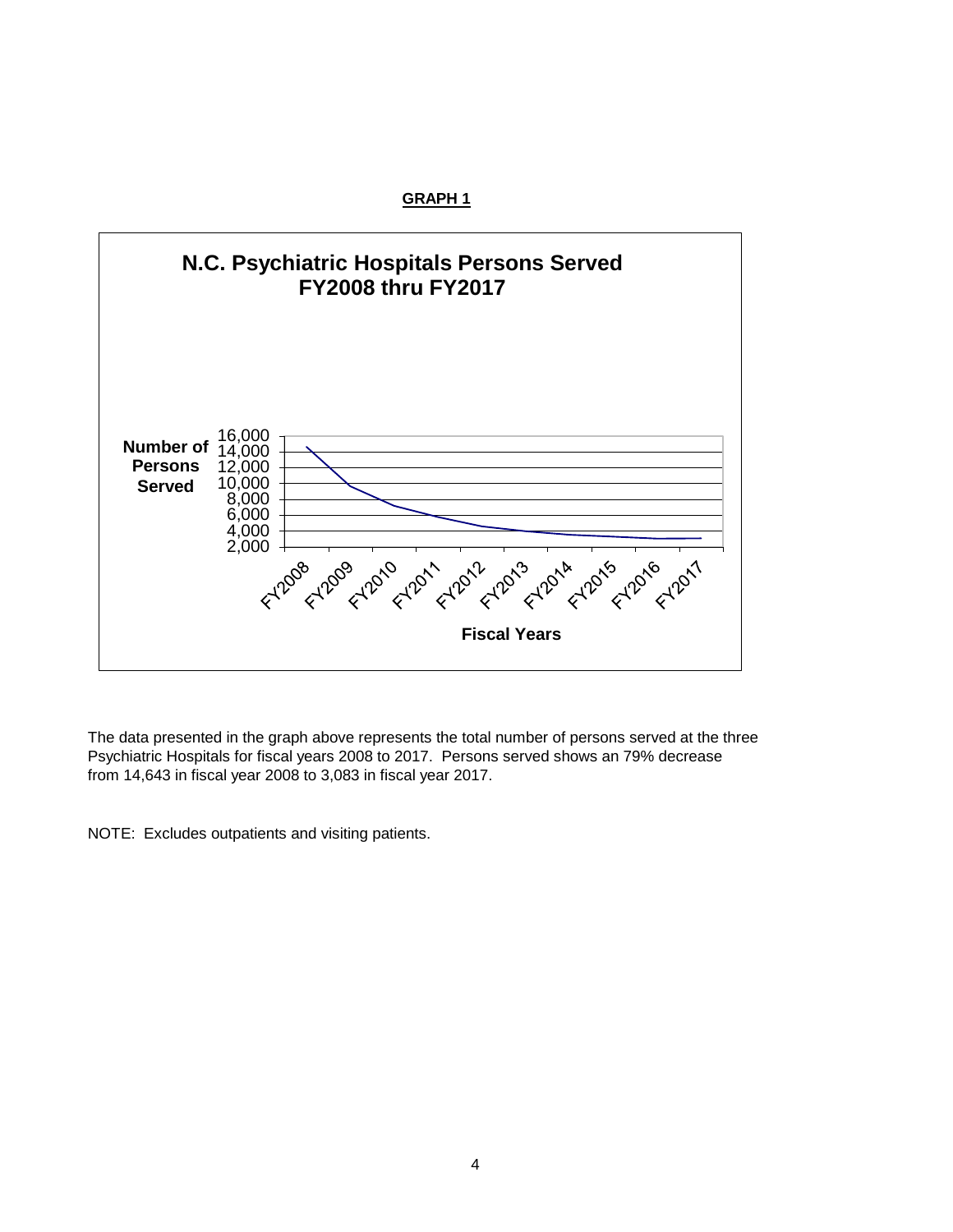## NORTH CAROLINA STATE PSYCHIATRIC HOSPITALS BY LME AND COUNTY OF RESIDENCE PERSONS SERVED DURING FY2016-2017

## TABLE 2

| <b>STATE</b><br><b>AND</b><br><b>COUNTIES</b><br><b>NORTH CAROLINA</b>                                                                                                                                                                                         | RES. POP.<br><b>AND ON</b><br><b>LEAVES</b><br>7/1/2016<br>$\sqrt{1}$                                                                  | <b>ADMIS-</b><br><b>SIONS</b><br>12                                                                                                                                   | PERSONS PERSONS<br><b>SERVED</b><br>$\sqrt{3}$                                                                           | <b>RATE**</b><br><b>SERVED</b><br><b>PER</b><br>100,000<br>POP. | <b>STATE</b><br><b>AND</b><br><b>COUNTIES</b><br><b>NORTH CAROLINA</b>                                                                                                                                                    | RES. POP.<br><b>AND ON</b><br><b>LEAVES</b><br>7/1/2016                            | <b>ADMIS-</b><br><b>SIONS</b>                                                             | <b>PERSONS</b><br><b>SERVED</b>                                                               | <b>RATE**</b><br><b>PERSONS</b><br><b>SERVED</b><br><b>PER</b><br>100,000<br>POP.            |
|----------------------------------------------------------------------------------------------------------------------------------------------------------------------------------------------------------------------------------------------------------------|----------------------------------------------------------------------------------------------------------------------------------------|-----------------------------------------------------------------------------------------------------------------------------------------------------------------------|--------------------------------------------------------------------------------------------------------------------------|-----------------------------------------------------------------|---------------------------------------------------------------------------------------------------------------------------------------------------------------------------------------------------------------------------|------------------------------------------------------------------------------------|-------------------------------------------------------------------------------------------|-----------------------------------------------------------------------------------------------|----------------------------------------------------------------------------------------------|
| <b>STATE TOTAL/1</b>                                                                                                                                                                                                                                           | <b>780</b>                                                                                                                             | 2,303                                                                                                                                                                 | 3,083                                                                                                                    | 30                                                              |                                                                                                                                                                                                                           |                                                                                    |                                                                                           |                                                                                               |                                                                                              |
| Alliance Behavioral<br>Cumberland<br>Durham                                                                                                                                                                                                                    | 173<br>24<br>35                                                                                                                        | 728<br>121<br>130                                                                                                                                                     | 901<br>145<br>165                                                                                                        |                                                                 | 48 Eastpointe<br>44 Bladen<br>54 Columbus                                                                                                                                                                                 | 82<br>3<br>4                                                                       | 332<br>$\overline{7}$<br>12                                                               | 414<br>10<br>16                                                                               | 51<br>29<br>28                                                                               |
| Johnston                                                                                                                                                                                                                                                       | 10                                                                                                                                     | 51                                                                                                                                                                    | 61                                                                                                                       |                                                                 | 31 Duplin                                                                                                                                                                                                                 | 3                                                                                  | 15                                                                                        | 18                                                                                            | 30                                                                                           |
| Wake                                                                                                                                                                                                                                                           | 104                                                                                                                                    | 426                                                                                                                                                                   | 530                                                                                                                      |                                                                 | 51 Edgecombe<br>Greene                                                                                                                                                                                                    | 9<br>3                                                                             | 21<br>8                                                                                   | 30<br>11                                                                                      | 57<br>51                                                                                     |
| <b>Cardinal Innovations</b><br>Alamance<br>Cabarrus<br>Caswell<br>Chatham<br>Davidson<br>Davie<br>Forsyth<br>Franklin<br>Granville<br>Halifax<br>Mecklenburg<br>Orange<br>Person<br>Rockingham<br>Rowan<br>Stanly<br><b>Stokes</b><br>Union<br>Vance<br>Warren | 185<br>12<br>13<br>3<br>3<br>7<br>$\overline{c}$<br>23<br>10<br>6<br>5<br>60<br>5<br>3<br>7<br>9<br>2<br>2<br>5<br>6<br>$\overline{2}$ | 409<br>28<br>6<br>9<br>17<br>15<br>$\overline{c}$<br>39<br>31<br>31<br>18<br>93<br>46<br>8<br>14<br>12<br>1<br>$\overline{7}$<br>$\overline{7}$<br>25<br>$\mathbf{0}$ | 594<br>40<br>19<br>12<br>20<br>22<br>4<br>62<br>41<br>37<br>23<br>153<br>51<br>11<br>21<br>21<br>3<br>9<br>12<br>31<br>2 | 9<br>17<br>19<br>5<br>69<br>10                                  | 19 Lenoir<br>25 Nash<br>Robeson<br>51 Sampson<br>27 Scotland<br>13 Wayne<br>9 Wilson<br>62 Partners Behavioral<br>62 Burke<br>44 Catawba<br>14 Cleveland<br>36 Gaston<br>28 Iredell<br>23 Lincoln<br>15 Surry<br>5 Yadkin | 6<br>9<br>8<br>6<br>3<br>17<br>11<br>66<br>12<br>9<br>8<br>17<br>11<br>5<br>3<br>1 | 19<br>64<br>20<br>32<br>9<br>97<br>28<br>112<br>34<br>19<br>13<br>17<br>13<br>5<br>8<br>3 | 25<br>73<br>28<br>38<br>12<br>114<br>39<br>178<br>46<br>28<br>21<br>34<br>24<br>10<br>11<br>4 | 43<br>77<br>21<br>60<br>34<br>91<br>48<br>19<br>51<br>18<br>21<br>16<br>14<br>12<br>15<br>11 |
|                                                                                                                                                                                                                                                                |                                                                                                                                        |                                                                                                                                                                       |                                                                                                                          |                                                                 |                                                                                                                                                                                                                           |                                                                                    |                                                                                           |                                                                                               |                                                                                              |

 \*EXCLUDES VISITING PATIENTS AND OUTPATIENTS, INCLUDES TRANSFERS-IN \*\*PERSONS SERVED RATE PER 100,000 NC POPULATION

(2017 POPULATION PROJECTIONS)

/1 INCLUDES 7 OUT OF STATE RESIDENTS

/2 INCLUDES 19 OUT OF STATE RESIDENTS

/3 INCLUDES 26 OUT OF STATE RESIDENTS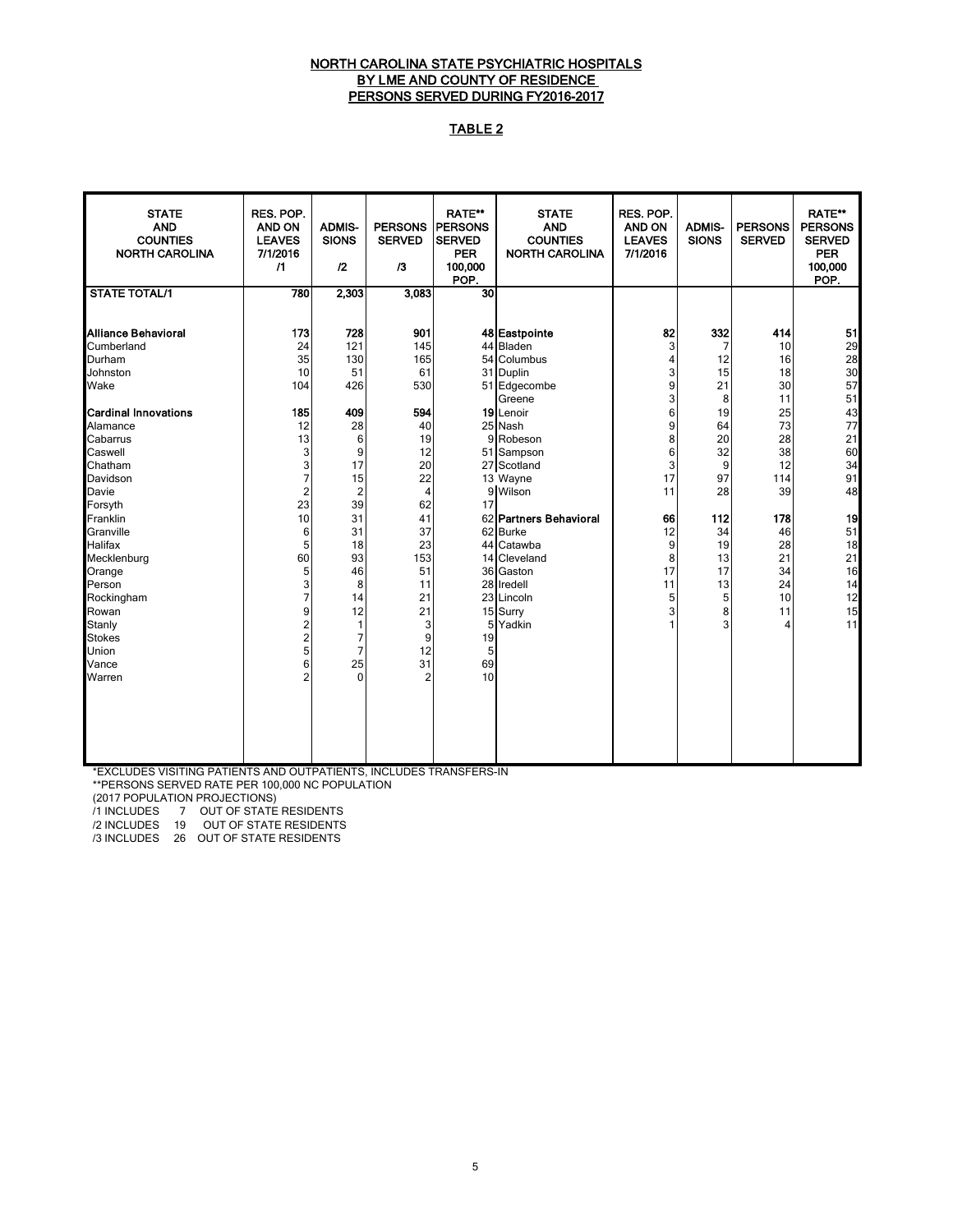### NORTH CAROLINA STATE PSYCHIATRIC HOSPITALS BY LME AND COUNTY OF RESIDENCE PERSONS SERVED DURING FY2016-2017

## TABLE 2

| <b>STATE</b><br><b>AND</b><br><b>COUNTIES</b><br><b>NORTH CAROLINA</b>                                  | RES. POP.<br>AND ON<br><b>LEAVES</b><br>7/1/2016<br>$\sqrt{1}$             | <b>ADMIS-</b><br><b>SIONS</b><br>$\mathfrak{p}$                                                        | <b>PERSONS</b><br><b>SERVED</b><br>$\sqrt{3}$                         | RATE**<br><b>PERSONS</b><br><b>SERVED</b><br><b>PER</b><br>100.000<br>POP. | <b>STATE</b><br><b>AND</b><br><b>COUNTIES</b><br><b>NORTH CAROLINA</b>                                                                                                                                                                                                                                              | RES. POP.<br>AND ON<br><b>LEAVES</b><br>7/1/2016                                                                                                        | <b>ADMIS-</b><br><b>SIONS</b>                                                                                                                 | <b>PERSONS</b><br><b>SERVED</b>                                                                                                                                     | <b>RATE**</b><br><b>PERSONS</b><br><b>SERVED</b><br><b>PER</b><br>100,000<br>POP.                                                                                                   |
|---------------------------------------------------------------------------------------------------------|----------------------------------------------------------------------------|--------------------------------------------------------------------------------------------------------|-----------------------------------------------------------------------|----------------------------------------------------------------------------|---------------------------------------------------------------------------------------------------------------------------------------------------------------------------------------------------------------------------------------------------------------------------------------------------------------------|---------------------------------------------------------------------------------------------------------------------------------------------------------|-----------------------------------------------------------------------------------------------------------------------------------------------|---------------------------------------------------------------------------------------------------------------------------------------------------------------------|-------------------------------------------------------------------------------------------------------------------------------------------------------------------------------------|
| <b>STATE TOTAL/1</b>                                                                                    | 780                                                                        | 2,303                                                                                                  | 3,083                                                                 | 30                                                                         |                                                                                                                                                                                                                                                                                                                     |                                                                                                                                                         |                                                                                                                                               |                                                                                                                                                                     |                                                                                                                                                                                     |
| Sandhills<br>Anson<br>Guilford<br>Harnett<br>Hoke<br>Lee<br>Montgomery<br>Moore<br>Randolph<br>Richmond | 87<br>$\mathbf{1}$<br>49<br>10<br>7<br>11<br>1<br>3<br>3<br>$\overline{2}$ | 190<br>$\overline{\mathbf{c}}$<br>111<br>17<br>$\overline{7}$<br>20<br>1<br>15<br>$\overline{7}$<br>10 | 277<br>3<br>160<br>27<br>14<br>31<br>$\overline{2}$<br>18<br>10<br>12 |                                                                            | 25 Trillium<br>12 Beaufort<br>31 Bertie<br>21 Brunswick<br>26 Camden<br>52 Carteret<br>7 Chowan<br>18 Craven<br>7 Currituck<br>27 Dare<br>0 Gates<br>19 Hertford<br>34 Hyde<br>24 Jones<br>30 Martin<br>28 New Hanover<br>37 Northampton<br>37 Onslow<br>0 Pamlico<br>47 Pasquotank<br>Pender<br>Perquimans<br>Pitt | 68<br>5<br>3<br>7<br>$\Omega$<br>$\overline{2}$<br>$\Omega$<br>6<br>$\mathbf{0}$<br>$\mathbf{0}$<br>$\Omega$<br>15<br>2<br>9<br>$\Omega$<br>2<br>2<br>9 | 341<br>5<br>3<br>67<br>0<br>1<br>4<br>11<br>3<br>10<br>$\mathbf 0$<br>3<br>1<br>1<br>2<br>132<br>4<br>14<br>$\mathbf 0$<br>9<br>20<br>5<br>43 | 409<br>10<br>6<br>74<br>0<br>3<br>$\overline{\mathbf{4}}$<br>17<br>3<br>11<br>0<br>5<br>1<br>$\mathbf 2$<br>3<br>147<br>6<br>23<br>$\pmb{0}$<br>11<br>22<br>6<br>52 | 31<br>21<br>30<br>56<br>$\mathbf 0$<br>$\overline{4}$<br>28<br>16<br>11<br>30<br>$\mathbf 0$<br>21<br>18<br>19<br>13<br>65<br>29<br>12<br>$\mathbf 0$<br>27<br>36<br>44<br>29<br>24 |
|                                                                                                         |                                                                            |                                                                                                        |                                                                       |                                                                            | Tyrrell<br>Washington                                                                                                                                                                                                                                                                                               | $\Omega$<br>$\Omega$                                                                                                                                    | 1<br>2                                                                                                                                        | 1<br>2                                                                                                                                                              | 16                                                                                                                                                                                  |

\*EXCLUDES VISITING PATIENTS AND OUTPATIENTS, INCLUDES TRANSFERS-IN

\*\*PERSONS SERVED RATE PER 100,000 NC POPULATION

(2017 POPULATION PROJECTIONS)

/1 INCLUDES 7 OUT OF STATE RESIDENTS

/2 INCLUDES 19 OUT OF STATE RESIDENTS

/3 INCLUDES 26 OUT OF STATE RESIDENTS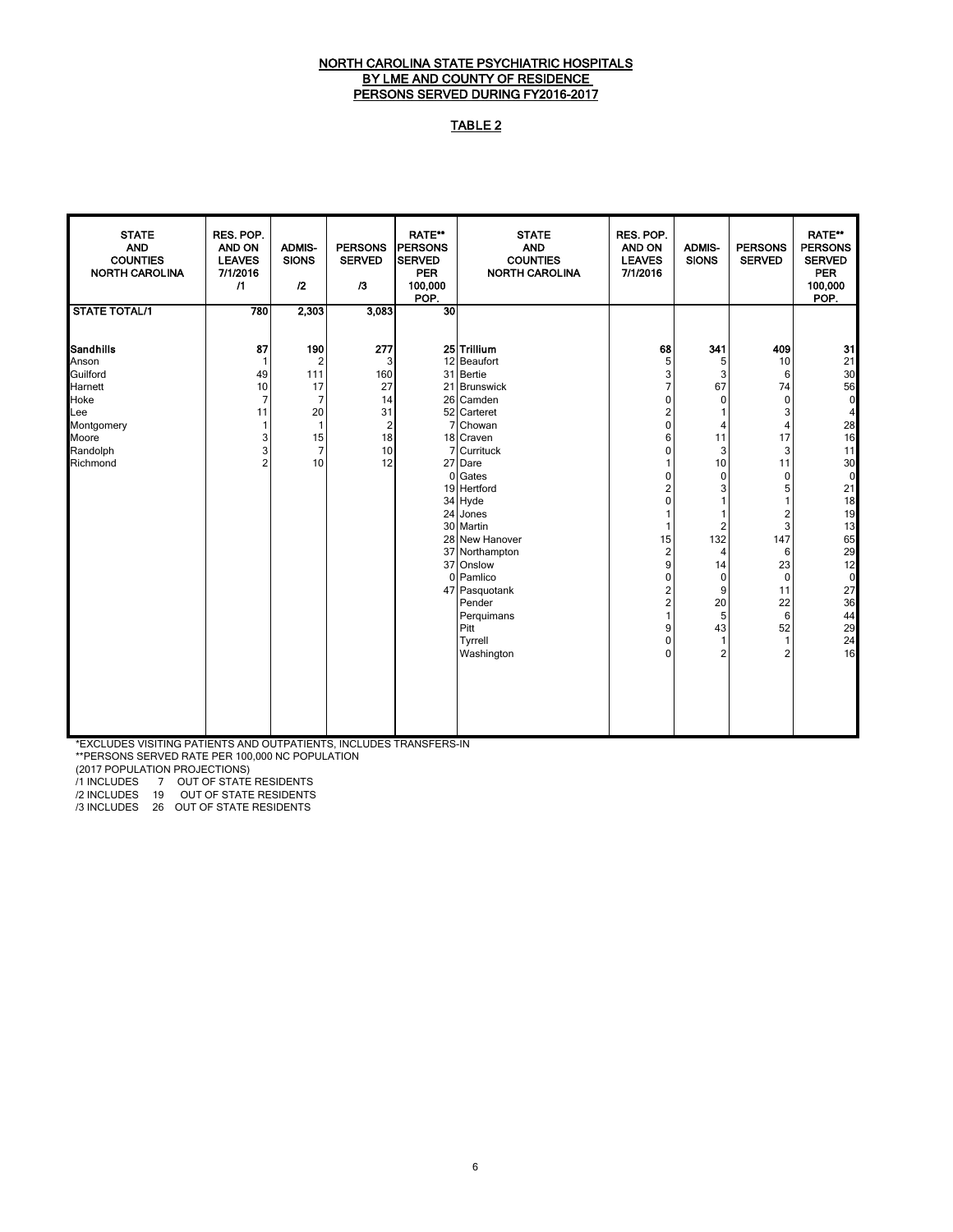## NORTH CAROLINA STATE PSYCHIATRIC HOSPITALS BY LME AND COUNTY OF RESIDENCE PERSONS SERVED DURING FY2016-2017

## TABLE 2

| <b>STATE</b><br><b>AND</b><br><b>COUNTIES</b><br><b>NORTH CAROLINA</b> | RES. POP.<br><b>AND ON</b><br><b>LEAVES</b><br>7/1/2016<br>$\sqrt{1}$ | <b>ADMIS-</b><br><b>SIONS</b><br>12 | <b>PERSONS</b><br><b>SERVED</b><br>$\sqrt{3}$ | <b>RATE**</b><br><b>PERSONS</b><br><b>SERVED</b><br><b>PER</b><br>100,000<br>POP | <b>STATE</b><br><b>AND</b><br><b>COUNTIES</b><br><b>NORTH CAROLINA</b> | RES. POP.<br>AND ON<br><b>LEAVES</b><br>7/1/2016 | <b>ADMIS-</b><br><b>SIONS</b> | <b>PERSONS</b><br><b>SERVED</b> | <b>RATE**</b><br><b>PERSONS</b><br><b>SERVED</b><br><b>PER</b><br>100,000<br>POP. |
|------------------------------------------------------------------------|-----------------------------------------------------------------------|-------------------------------------|-----------------------------------------------|----------------------------------------------------------------------------------|------------------------------------------------------------------------|--------------------------------------------------|-------------------------------|---------------------------------|-----------------------------------------------------------------------------------|
| 780                                                                    | 2,303                                                                 | 3,083                               | 30                                            | 30                                                                               |                                                                        |                                                  |                               |                                 |                                                                                   |
|                                                                        |                                                                       |                                     |                                               |                                                                                  |                                                                        |                                                  |                               |                                 |                                                                                   |
| <b>VAYA</b>                                                            | 111                                                                   | 171                                 | 282                                           |                                                                                  | 25 Unknown                                                             |                                                  |                               | 2                               |                                                                                   |
| Alexander                                                              | 2                                                                     | 4                                   | 6                                             | 16                                                                               |                                                                        |                                                  |                               |                                 |                                                                                   |
| Alleghany                                                              | $\overline{2}$                                                        | 2                                   | 4                                             | 36                                                                               |                                                                        |                                                  |                               |                                 |                                                                                   |
| Ashe                                                                   | 3                                                                     | $\overline{2}$                      | 5                                             | 18                                                                               |                                                                        |                                                  |                               |                                 |                                                                                   |
| Avery                                                                  |                                                                       | 8                                   | 9                                             | 50                                                                               |                                                                        |                                                  |                               |                                 |                                                                                   |
| Buncombe                                                               | 30                                                                    | 32                                  | 62                                            | 24                                                                               |                                                                        |                                                  |                               |                                 |                                                                                   |
| Caldwell                                                               | 9                                                                     | 21                                  | 30                                            | 36                                                                               |                                                                        |                                                  |                               |                                 |                                                                                   |
| Cherokee                                                               | 6                                                                     | 4                                   | 10                                            | 34                                                                               |                                                                        |                                                  |                               |                                 |                                                                                   |
| Clay                                                                   | 0                                                                     | $\mathbf 0$                         | 0                                             | $\mathbf 0$                                                                      |                                                                        |                                                  |                               |                                 |                                                                                   |
| Graham                                                                 | 0                                                                     | 2                                   | $\boldsymbol{2}$                              | 23                                                                               |                                                                        |                                                  |                               |                                 |                                                                                   |
| Haywood                                                                | 6                                                                     | 9                                   | 15                                            | 24                                                                               |                                                                        |                                                  |                               |                                 |                                                                                   |
| Henderson                                                              | 10                                                                    | 13                                  | 23                                            | 20                                                                               |                                                                        |                                                  |                               |                                 |                                                                                   |
| Jackson                                                                | 2                                                                     | 10                                  | 12                                            | 28                                                                               |                                                                        |                                                  |                               |                                 |                                                                                   |
| Macon                                                                  | $\overline{c}$                                                        | 12                                  | 14                                            | 40                                                                               |                                                                        |                                                  |                               |                                 |                                                                                   |
| Madison                                                                | 3                                                                     | 5                                   | 8                                             | 36                                                                               |                                                                        |                                                  |                               |                                 |                                                                                   |
| McDowell                                                               | 10                                                                    | $6 \,$                              | 16                                            | 35                                                                               |                                                                        |                                                  |                               |                                 |                                                                                   |
| Mitchell                                                               |                                                                       | 4                                   | 5                                             | 33                                                                               |                                                                        |                                                  |                               |                                 |                                                                                   |
| Polk                                                                   |                                                                       | 5                                   | 6                                             | 28                                                                               |                                                                        |                                                  |                               |                                 |                                                                                   |
| Rutherford                                                             | 11                                                                    | 16                                  | 27                                            | 40                                                                               |                                                                        |                                                  |                               |                                 |                                                                                   |
| Swain                                                                  |                                                                       | 4                                   | 5                                             | 33                                                                               |                                                                        |                                                  |                               |                                 |                                                                                   |
| Transylvania                                                           | 0                                                                     | 0                                   | 0                                             | $\mathbf{0}$                                                                     |                                                                        |                                                  |                               |                                 |                                                                                   |
| Watauga                                                                | 3                                                                     | 5                                   | 8                                             | 14                                                                               |                                                                        |                                                  |                               |                                 |                                                                                   |
| Wilkes                                                                 | 8                                                                     | 5 <sup>1</sup>                      | 13                                            | 18                                                                               |                                                                        |                                                  |                               |                                 |                                                                                   |
| Yancey                                                                 | $\Omega$                                                              | $\overline{2}$                      | $\overline{2}$                                | 11                                                                               |                                                                        |                                                  |                               |                                 |                                                                                   |
|                                                                        |                                                                       |                                     |                                               |                                                                                  |                                                                        |                                                  |                               |                                 |                                                                                   |
|                                                                        |                                                                       |                                     |                                               |                                                                                  |                                                                        |                                                  |                               |                                 |                                                                                   |
|                                                                        |                                                                       |                                     |                                               |                                                                                  |                                                                        |                                                  |                               |                                 |                                                                                   |
|                                                                        |                                                                       |                                     |                                               |                                                                                  |                                                                        |                                                  |                               |                                 |                                                                                   |
|                                                                        |                                                                       |                                     |                                               |                                                                                  |                                                                        |                                                  |                               |                                 |                                                                                   |

\*EXCLUDES VISITING PATIENTS AND OUTPATIENTS, INCLUDES TRANSFERS-IN

\*\*PERSONS SERVED RATE PER 100,000 NC POPULATION

(2017 POPULATION PROJECTIONS)

/1 INCLUDES 7 OUT OF STATE RESIDENTS

/2 INCLUDES 19 OUT OF STATE RESIDENTS /3 INCLUDES 26 OUT OF STATE RESIDENTS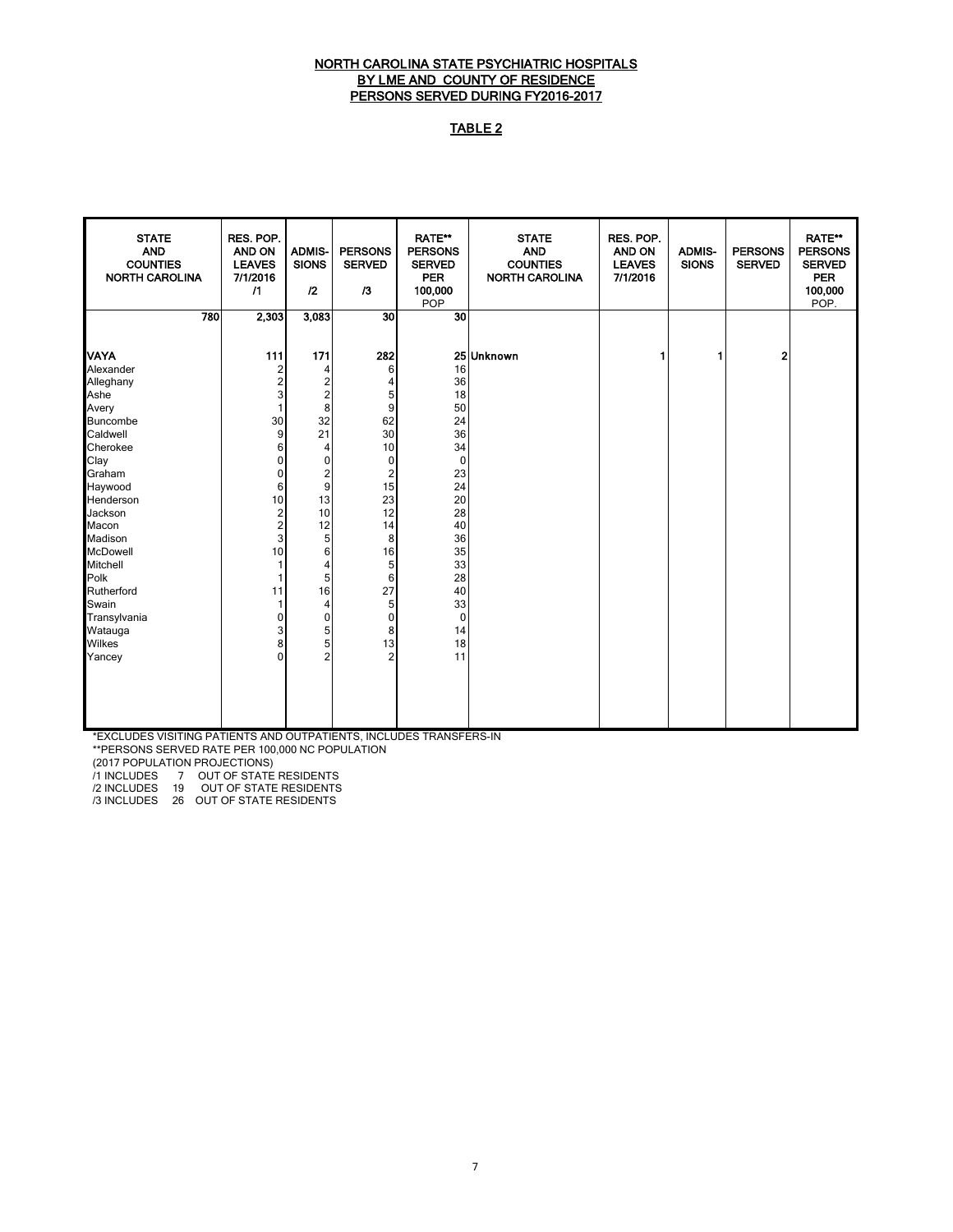#### <u>NORTH CAROLINA STATE PSYCHIATRIC HOSPITALS</u> <u>BY LME AND RESPONSIBLE COUNTY</u> PERSONS SERVED DURING FY2016-2017 TABLE 2

| <b>STATE</b><br><b>AND</b><br><b>COUNTIES</b><br><b>NORTH CAROLINA</b> | RES. POP.<br><b>AND ON</b><br><b>LEAVES</b><br>7/1/2016<br>$\sqrt{1}$ | <b>ADMIS-</b><br><b>SIONS</b><br>12 | <b>PERSONS</b><br><b>SERVED</b><br>$\sqrt{3}$ | <b>RATE**</b><br><b>IPERSONS</b><br><b>SERVED</b><br><b>PER</b><br>100,000<br>POP. | <b>STATE</b><br><b>AND</b><br><b>COUNTIES</b><br><b>NORTH CAROLINA</b> | RES. POP.<br><b>AND ON</b><br><b>LEAVES</b><br>7/1/2016 | <b>ADMIS-</b><br><b>SIONS</b> | <b>PERSONS</b><br><b>SERVED</b> | <b>RATE**</b><br><b>PERSONS</b><br><b>SERVED</b><br><b>PER</b><br>100,000<br>POP. |
|------------------------------------------------------------------------|-----------------------------------------------------------------------|-------------------------------------|-----------------------------------------------|------------------------------------------------------------------------------------|------------------------------------------------------------------------|---------------------------------------------------------|-------------------------------|---------------------------------|-----------------------------------------------------------------------------------|
| <b>STATE TOTAL/1</b>                                                   | 780                                                                   | 2,303                               | 3,083                                         | 30                                                                                 |                                                                        |                                                         |                               |                                 |                                                                                   |
| Alliance Behavioral                                                    | 172                                                                   | 723                                 | 895                                           |                                                                                    | 48 Eastpointe                                                          | 80                                                      | 326                           | 406                             | 50                                                                                |
| Cumberland                                                             | 26                                                                    | 123                                 | 149                                           |                                                                                    | 45 Bladen                                                              | 3                                                       | 7                             | 10                              | 29                                                                                |
| Durham                                                                 | 36                                                                    | 134                                 | 170                                           |                                                                                    | 56 Columbus                                                            | 4                                                       | 9                             | 13                              | 23<br>32                                                                          |
| Johnston                                                               | 9                                                                     | 54                                  | 63                                            |                                                                                    | 32 Duplin                                                              | 3                                                       | 16                            | 19                              |                                                                                   |
| Wake                                                                   | 101                                                                   | 412                                 | 513                                           |                                                                                    | 49 Edgecombe                                                           | 8                                                       | 35                            | 43                              | 81                                                                                |
|                                                                        |                                                                       |                                     |                                               |                                                                                    | Greene                                                                 | 3                                                       | 9                             | 12                              | 56                                                                                |
| <b>Cardinal Innovations</b>                                            | 191                                                                   | 413                                 | 604                                           |                                                                                    | 19 Lenoir                                                              | 6                                                       | 23                            | 29                              | 50                                                                                |
| Alamance                                                               | 11                                                                    | 26                                  | 37                                            |                                                                                    | 23 Nash                                                                | 7                                                       | 45                            | 52                              | 55                                                                                |
| Cabarrus                                                               | 17                                                                    | 9                                   | 26                                            |                                                                                    | 13 Robeson                                                             | 10                                                      | 22                            | 32                              | 24                                                                                |
| Caswell                                                                | 4                                                                     | 10                                  | 14                                            |                                                                                    | 59 Sampson                                                             | $\overline{\mathbf{4}}$                                 | 27                            | 31                              | 49                                                                                |
| Chatham                                                                | 3                                                                     | 14                                  | 17                                            |                                                                                    | 23 Scotland                                                            | 3                                                       | 12                            | 15                              | 42                                                                                |
| Davidson                                                               | 8                                                                     | 13                                  | 21                                            |                                                                                    | 13 Wayne                                                               | 19                                                      | 89                            | 108                             | 86                                                                                |
| Davie                                                                  |                                                                       | $\mathbf 0$                         | 1                                             | $\overline{2}$                                                                     | Wilson                                                                 | 10                                                      | 32                            | 42                              | 51                                                                                |
| Forsyth                                                                | 26                                                                    | 34                                  | 60                                            | 16                                                                                 |                                                                        |                                                         |                               |                                 |                                                                                   |
| Franklin                                                               | 6                                                                     | 32                                  | 38                                            |                                                                                    | 57 Partners Behavioral                                                 | 66                                                      | 107                           | 173                             | 19                                                                                |
| Granville                                                              | 8                                                                     | 36                                  | 44                                            |                                                                                    | 73 Burke                                                               | 9                                                       | 33                            | 42                              | 47                                                                                |
| Halifax                                                                | 5                                                                     | 21                                  | 26                                            |                                                                                    | 50 Catawba                                                             | 11                                                      | 21                            | 32                              | 20                                                                                |
| Mecklenburg                                                            | 62                                                                    | 96                                  | 158                                           |                                                                                    | 15 Cleveland                                                           | 9                                                       | 9                             | 18                              | 18                                                                                |
| Orange                                                                 | 6                                                                     | 44                                  | 50                                            |                                                                                    | 35 Gaston                                                              | 19                                                      | 17                            | 36                              | 16                                                                                |
| Person                                                                 | 4                                                                     | 5                                   | 9                                             |                                                                                    | 23 Iredell                                                             | 10                                                      | 10                            | 20                              | 11                                                                                |
| Rockingham                                                             | 5                                                                     | 14                                  | 19                                            |                                                                                    | 21 Lincoln                                                             | $\overline{4}$                                          | 5                             | 9                               | 11                                                                                |
| Rowan                                                                  | 8                                                                     | 15                                  | 23                                            |                                                                                    | 16 Surry                                                               | 3                                                       | 8                             | 11                              | 15                                                                                |
| Stanly                                                                 | $\overline{2}$                                                        | 5                                   | $\overline{7}$                                | 11                                                                                 | Yadkin                                                                 | 1                                                       | 4                             | 5                               | 13                                                                                |
| <b>Stokes</b>                                                          | 3                                                                     | $\overline{7}$                      | 10                                            | 21                                                                                 |                                                                        |                                                         |                               |                                 |                                                                                   |
| Union                                                                  | 5                                                                     | 9                                   | 14                                            | 6                                                                                  |                                                                        |                                                         |                               |                                 |                                                                                   |
| Vance                                                                  | 6                                                                     | 21                                  | 27                                            | 60                                                                                 |                                                                        |                                                         |                               |                                 |                                                                                   |
| Warren                                                                 |                                                                       | $\overline{2}$                      | 3                                             | 15                                                                                 |                                                                        |                                                         |                               |                                 |                                                                                   |

\*EXCLUDES VISITING PATIENTS AND OUTPATIENTS, INCLUDES TRANSFERS-IN

\*\*PERSONS SERVED RATE PER 100,000 NC POPULATION

(2017 POPULATION PROJECTIONS)

/1 INCLUDES 7 OUT OF STATE RESIDENTS

/2 INCLUDES 16 OUT OF STATE RESIDENTS

/3 INCLUDES 23 OUT OF STATE RESIDENTS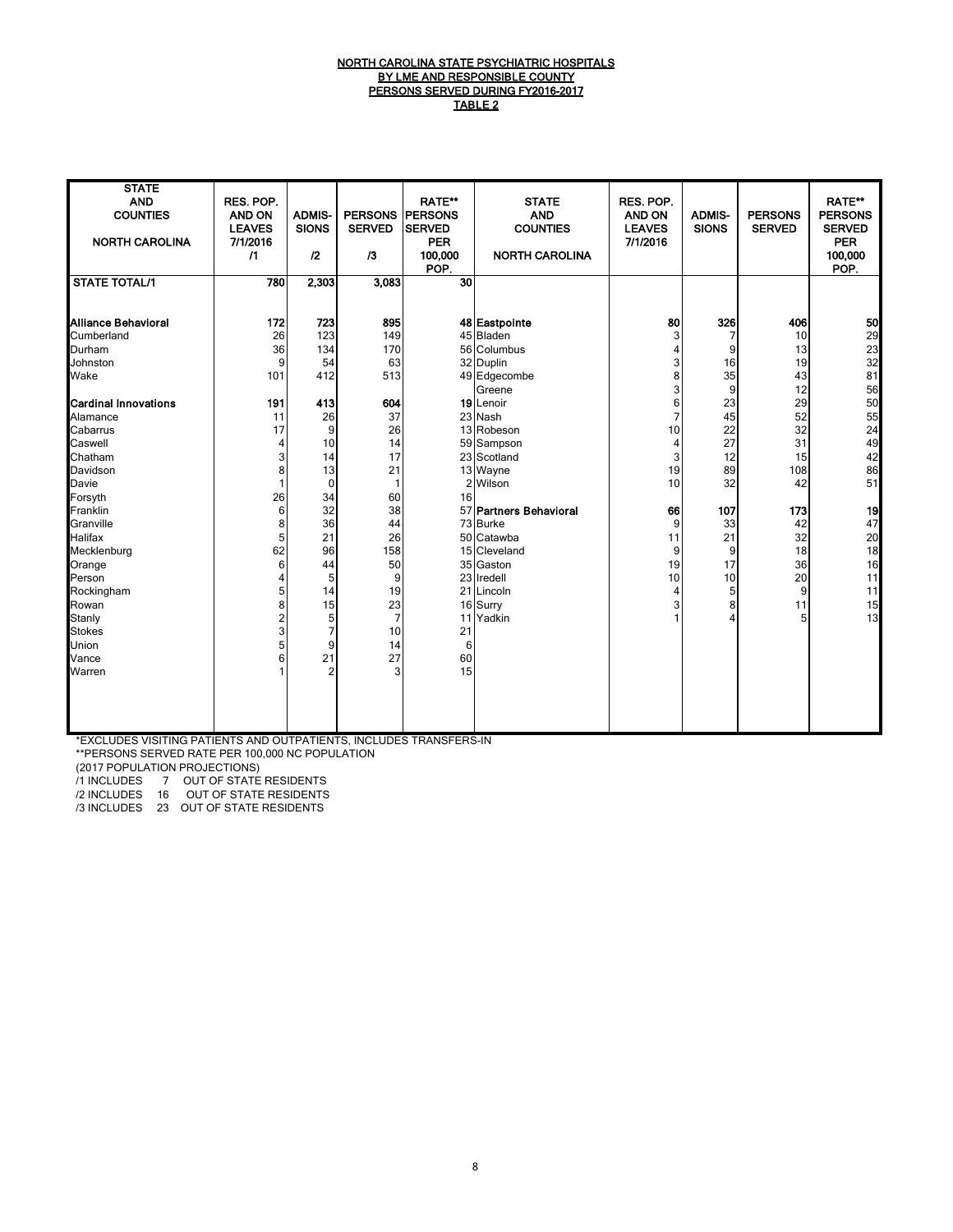#### NORTH CAROLINA STATE PSYCHIATRIC HOSPITALS <u>BY LME AND RESPONSIBLE COUNTY</u> PERSONS SERVED DURING FY2016-2017 <u>TABLE 2</u>

| <b>STATE</b><br><b>AND</b><br><b>COUNTIES</b><br><b>NORTH CAROLINA</b>                                  | RES. POP.<br>AND ON<br><b>LEAVES</b><br>7/1/2016<br>$\sqrt{1}$ | <b>ADMIS-</b><br><b>SIONS</b><br>12                                          | <b>PERSONS</b><br><b>SERVED</b><br>$\sqrt{3}$                    | <b>RATE**</b><br><b>PERSONS</b><br><b>SERVED</b><br><b>PER</b><br>100,000<br><b>POP</b> | <b>STATE</b><br><b>AND</b><br><b>COUNTIES</b><br><b>NORTH CAROLINA</b>                                                                                                                                                                                                                                         | RES. POP.<br>AND ON<br><b>LEAVES</b><br>7/1/2016                                                                                                                      | <b>ADMIS-</b><br><b>SIONS</b>                                                                                                                                      | <b>PERSONS</b><br><b>SERVED</b>                                                                                                              | <b>RATE**</b><br><b>PERSONS</b><br><b>SERVED</b><br><b>PER</b><br>100,000<br>POP.                                                                                         |
|---------------------------------------------------------------------------------------------------------|----------------------------------------------------------------|------------------------------------------------------------------------------|------------------------------------------------------------------|-----------------------------------------------------------------------------------------|----------------------------------------------------------------------------------------------------------------------------------------------------------------------------------------------------------------------------------------------------------------------------------------------------------------|-----------------------------------------------------------------------------------------------------------------------------------------------------------------------|--------------------------------------------------------------------------------------------------------------------------------------------------------------------|----------------------------------------------------------------------------------------------------------------------------------------------|---------------------------------------------------------------------------------------------------------------------------------------------------------------------------|
| <b>STATE TOTAL/1</b>                                                                                    | 780                                                            | 2,303                                                                        | 3,083                                                            | 30                                                                                      |                                                                                                                                                                                                                                                                                                                |                                                                                                                                                                       |                                                                                                                                                                    |                                                                                                                                              |                                                                                                                                                                           |
| Sandhills<br>Anson<br>Guilford<br>Harnett<br>Hoke<br>Lee<br>Montgomery<br>Moore<br>Randolph<br>Richmond | 83<br>1<br>48<br>8<br>6<br>10<br>0<br>4<br>3<br>3              | 190<br>$\overline{2}$<br>111<br>23<br>8<br>15<br>$\mathbf 0$<br>14<br>8<br>9 | 273<br>3<br>159<br>31<br>14<br>25<br>$\pmb{0}$<br>18<br>11<br>12 |                                                                                         | 25 Trillium<br>12 Beaufort<br>30 Bertie<br>24 Brunswick<br>26 Camden<br>42 Carteret<br>Chowan<br>18 Craven<br>8 Currituck<br>27 Dare<br>Gates<br>Hertford<br>Hyde<br>Jones<br>Martin<br>New Hanover<br>Northampton<br>Onslow<br>Pamlico<br>Pasquotank<br>Pender<br>Perquimans<br>Pitt<br>Tyrrell<br>Washington | 73<br>5<br>$\overline{\mathbf{c}}$<br>8<br>0<br>3<br>0<br>5<br>0<br>2<br>$\Omega$<br>4<br>0<br>0<br>17<br>3<br>7<br>0<br>2<br>1<br>1<br>12<br>$\mathbf 0$<br>$\Omega$ | 347<br>4<br>4<br>70<br>$\mathbf 0$<br>4<br>5<br>12<br>3<br>10<br>5<br>4<br>123<br>5<br>16<br>$\mathbf 0$<br>9<br>21<br>$\overline{4}$<br>42<br>1<br>$\overline{2}$ | 420<br>9<br>6<br>78<br>0<br>7<br>5<br>17<br>3<br>12<br>9<br>2<br>4<br>140<br>8<br>23<br>$\mathbf 0$<br>11<br>22<br>5<br>54<br>$\overline{2}$ | $\begin{array}{c} \n 32 \\ 19\n \end{array}$<br>30<br>59<br>10<br>35<br>16<br>11<br>33<br>8<br>38<br>18<br>19<br>17<br>62<br>39<br>12<br>27<br>36<br>37<br>31<br>24<br>16 |

\*EXCLUDES VISITING PATIENTS AND OUTPATIENTS, INCLUDES TRANSFERS-IN

\*\*PERSONS SERVED RATE PER 100,000 NC POPULATION

(2017 POPULATION PROJECTIONS)

/1 INCLUDES 7 OUT OF STATE RESIDENTS

/2 INCLUDES 16 OUT OF STATE RESIDENTS /3 INCLUDES 23 OUT OF STATE RESIDENTS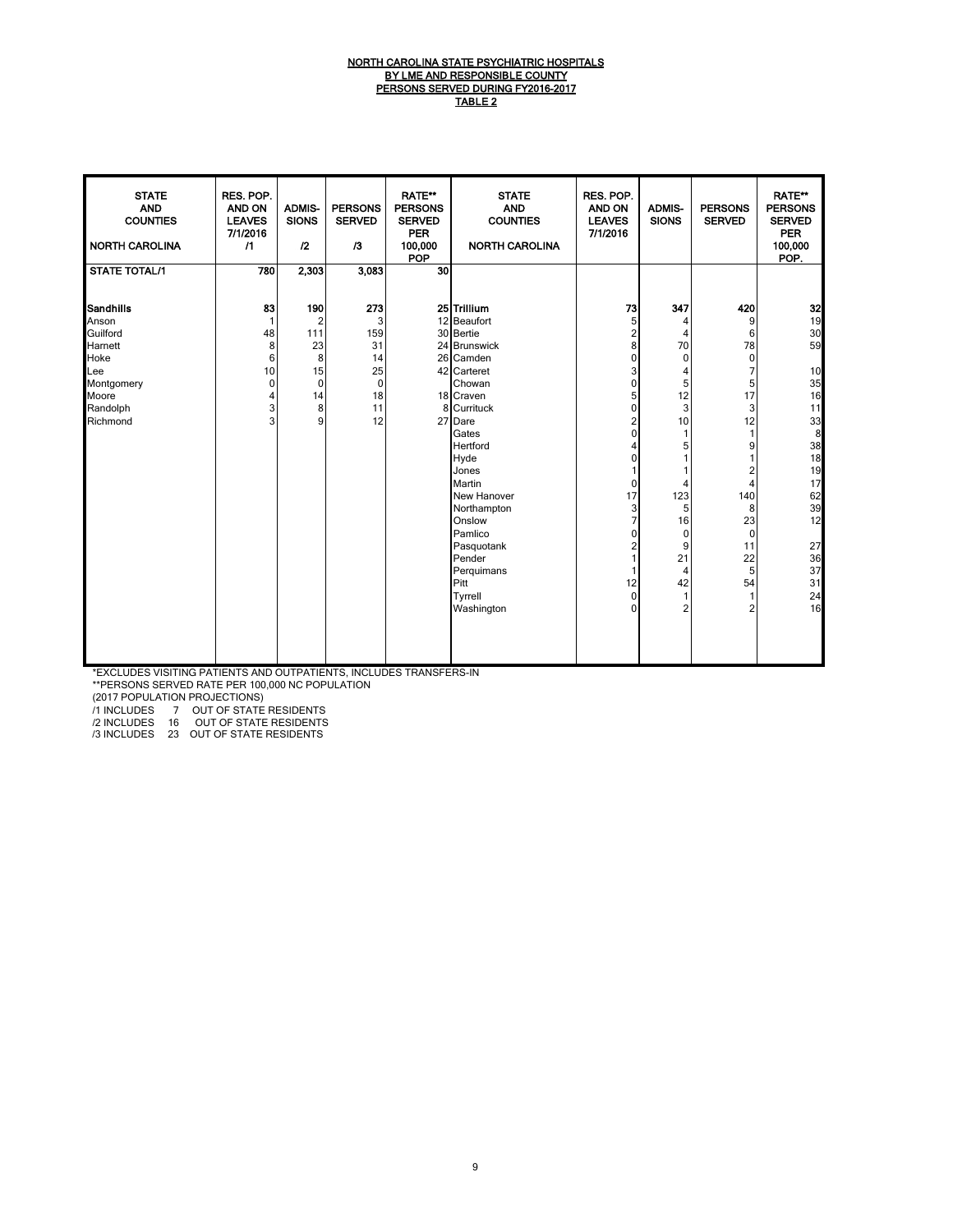#### <u>NORTH CAROLINA STATE PSYCHIATRIC HOSPITALS</u> <u>BY LME AND RESPONSIBLE COUNTY</u> PERSONS SERVED DURING FY2016-2017 TABLE 2

| <b>STATE</b><br><b>AND</b><br><b>COUNTIES</b><br><b>NORTH CAROLINA</b><br><b>STATE TOTAL/1</b>                                                                                                                                                                                   | RES. POP.<br><b>AND ON</b><br><b>LEAVES</b><br>7/1/2016<br>$\sqrt{1}$<br>780                                                                                                                                                          | <b>ADMIS-</b><br><b>SIONS</b><br>12<br>2,303                                                                                                                                                                                   | <b>PERSONS PERSONS</b><br><b>SERVED</b><br>13<br>3,083                                                                                                                                                      | <b>RATE**</b><br><b>SERVED</b><br><b>PER</b><br>100,000<br>POP.<br>30                                                           | <b>STATE</b><br><b>AND</b><br><b>COUNTIES</b><br><b>NORTH CAROLINA</b> | RES. POP.<br><b>AND ON</b><br><b>LEAVES</b><br>7/1/2016 | <b>ADMIS-</b><br><b>SIONS</b> | <b>PERSONS</b><br><b>SERVED</b> | <b>RATE**</b><br><b>PERSONS</b><br><b>SERVED</b><br><b>PER</b><br>100,000<br>POP. |
|----------------------------------------------------------------------------------------------------------------------------------------------------------------------------------------------------------------------------------------------------------------------------------|---------------------------------------------------------------------------------------------------------------------------------------------------------------------------------------------------------------------------------------|--------------------------------------------------------------------------------------------------------------------------------------------------------------------------------------------------------------------------------|-------------------------------------------------------------------------------------------------------------------------------------------------------------------------------------------------------------|---------------------------------------------------------------------------------------------------------------------------------|------------------------------------------------------------------------|---------------------------------------------------------|-------------------------------|---------------------------------|-----------------------------------------------------------------------------------|
| <b>VAYA</b><br>Alexander<br>Alleghany<br>Ashe<br>Avery<br>Buncombe<br>Caldwell<br>Cherokee<br>Clay<br>Graham<br>Haywood<br>Henderson<br>Jackson<br>Macon<br>Madison<br>McDowell<br><b>Mitchell</b><br>Polk<br>Rutherford<br>Swain<br>Transylvania<br>Watauga<br>Wilkes<br>Yancey | 104<br>2<br>$\overline{\mathbf{c}}$<br>3<br>26<br>9<br>5 <sup>1</sup><br>$\mathbf{0}$<br>$\mathbf{0}$<br>5<br>10<br>$\overline{c}$<br>$\overline{\mathbf{c}}$<br>3<br>10<br>$\mathbf 0$<br>$\overline{2}$<br>12<br>1<br>4<br>$\Omega$ | 171<br>4<br>$\overline{\mathbf{c}}$<br>1<br>7<br>30<br>23<br>5<br>$\mathbf 0$<br>$\frac{2}{9}$<br>12<br>11<br>11<br>$\overline{2}$<br>12<br>$\overline{\mathbf{4}}$<br>5<br>15<br>4<br>$\mathbf 0$<br>5<br>5<br>$\overline{2}$ | 275<br>5<br>$\overline{4}$<br>3<br>10<br>56<br>32<br>10<br>$\mathbf 0$<br>$\overline{c}$<br>14<br>22<br>13<br>13<br>5<br>22<br>$\overline{4}$<br>$\overline{7}$<br>27<br>5<br>1<br>9<br>9<br>$\overline{2}$ | 13<br>36<br>11<br>55<br>21<br>38<br>34<br>23<br>22<br>19<br>30<br>37<br>22<br>48<br>26<br>33<br>40<br>33<br>3<br>16<br>13<br>11 | 25 Unknown                                                             | 4                                                       | 10                            | 14                              |                                                                                   |

\*EXCLUDES VISITING PATIENTS AND OUTPATIENTS, INCLUDES TRANSFERS-IN

\*\*PERSONS SERVED RATE PER 100,000 NC POPULATION

(2017 POPULATION PROJECTIONS)

/1 INCLUDES 7 OUT OF STATE RESIDENTS

/2 INCLUDES 16 OUT OF STATE RESIDENTS

/3 INCLUDES 23 OUT OF STATE RESIDENTS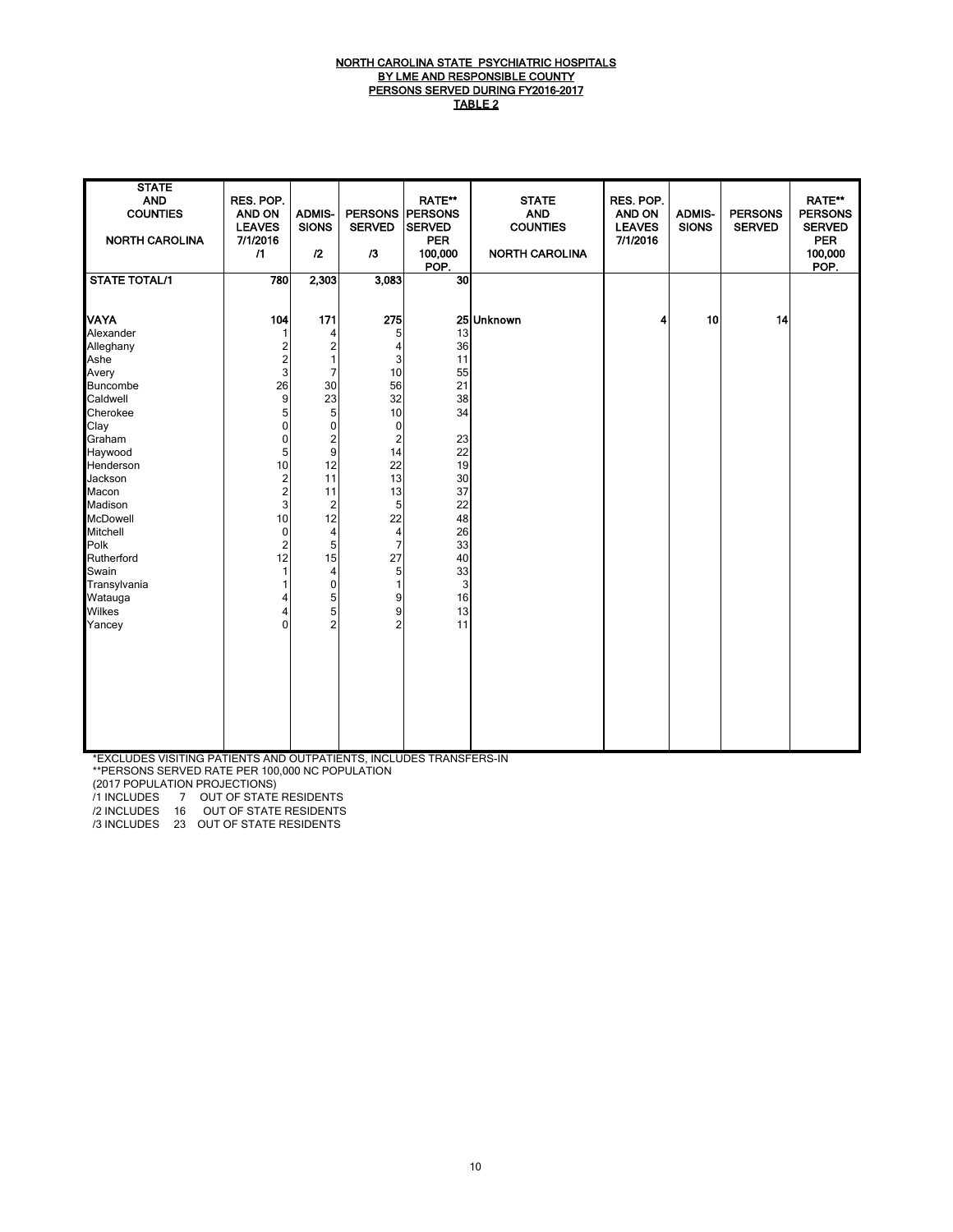#### <u>NORTH CAROLINA STATE PSYCHIATRIC HOSPITALS</u> \*\*TOTAL PERSONS SERVED FY2016-2017 TABLE 2-A

|                           | <b>TOTAL</b>   | TOTAL          | CENTRAL         |                |                  |
|---------------------------|----------------|----------------|-----------------|----------------|------------------|
|                           | <b>PERCENT</b> | <b>NUMBER</b>  | <b>REGIONAL</b> | <b>CHERRY</b>  | <b>BROUGHTON</b> |
| TOTAL PERSONS SERVED      | 100.0%         | 3.039          | 1.435           | 970            | 678              |
| *AGE GROUPS               |                |                |                 |                |                  |
| $00 - 14$                 | 6.4%           | 194            | 93              | 55             | 18               |
| $15 - 17$                 | 9.7%           | 294            | 72              | 96             | 61               |
| 18-24                     | 11.2%          | 340            | 173             | 102            | 68               |
| 25-34                     | 20.1%          | 610            | 316             | 227            | 136              |
| 35-44                     | 16.4%          | 499            | 202             | 201            | 119              |
| 45-54                     | 14.7%          | 448            | 207             | 145            | 113              |
| 55-64                     | 14.8%          | 450            | 226             | 116            | 108              |
| $65+$                     | 6.7%           | 204            | 146             | 28             | 55               |
| <b>SEX</b>                |                |                |                 |                |                  |
| Males                     | 63.1%          | 1,917          | 915             | 625            | 377              |
| Females                   | 38.4%          | 1,166          | 520             | 345            | 301              |
| <b>RACE</b>               |                |                |                 |                |                  |
| White                     | 49.3%          | 1.498          | 629             | 423            | 446              |
| <b>Black</b>              | 48.5%          | 1,473          | 739             | 514            | 220              |
| American Indian           | 0.5%           | 14             | 5               | 7              | $\overline{2}$   |
| Asian/Pac. Islander       | 0.6%           | 19             | 13              | 3              | 3                |
| <b>Unknown</b>            | 0.1%           | 3              | 3               | 0              | $\mathbf 0$      |
| Other                     | 2.5%           | 76             | 46              | 23             | 7                |
| <b>ETHNIC ORIGIN</b>      |                |                |                 |                |                  |
| Hispanic Mexican/American | 1.5%           | 47             | 18              | 20             | 9                |
| Hispanic Puerto Rican     | 0.1%           | $\overline{2}$ | 0               | $\overline{c}$ | 0                |
| Hispanic Cuban            | 0.0%           | 1              | 0               | 1              | $\mathbf 0$      |
| Hispanic Other            | 0.1%           | $\overline{c}$ | 2               | 0              | 0                |
| Not Hispanic Origin       | 99.7%          | 3,031          | 1,415           | 947            | 669              |
| Unknown                   | 0.0%           | 0              | 0               | $\mathbf 0$    | 0                |
| <b>COMMITMENT</b>         |                |                |                 |                |                  |
| Voluntary                 | 9.6%           | 292            | 62              | 107            | 123              |
| Involuntary               | 88.1%          | 2,678          | 1,263           | 860            | 555              |
| Emergency                 | 1.5%           | 47             | 44              | 3              | 0                |
| Criminal                  | 2.1%           | 64             | 64              | 0              | 0                |
| Other                     | 0.1%           | $\overline{2}$ | $\overline{2}$  | $\mathbf 0$    | $\mathbf 0$      |
| <b>DIAGNOSIS</b>          |                |                |                 |                |                  |
| Alcohol Abuse             | 0.9%           | 27             | 5               | 18             | $\overline{4}$   |
| Drug Abuse                | 3.8%           | 117            | 31              | 55             | 31               |
| I/DD                      | 1.4%           | 42             | 13              | 13             | 16               |
| Schizophrenia             | 24.8%          | 753            | 368             | 234            | 151              |
| Schizophreniform          | 0.3%           | 8              | 1               | 5              | $\overline{2}$   |
| Schizoaffective           | 23.3%          | 707            | 279             | 252            | 176              |
| Bipolar                   | 10.5%          | 320            | 157             | 99             | 64               |
| Adjustment                | 1.7%           | 51             | 24              | 12             | 15               |
| Personality & Other       | 5.1%           | 154            | 72              | 29             | 53               |
| Dysthymia                 | 0.2%           | 7              | 2               | 0              | 5                |
| Major Depressive          | 10.5%          | 318            | 148             | 136            | 34               |
| Other Psychotic           | 0.4%           | 12             | 11              | 1              | $\pmb{0}$        |
| Primary Degen. Dementia   | 0.5%           | 14             | 12              | $\overline{c}$ | 0                |
| Other Org. Mental Disord. | 1.1%           | 34             | 20              | 5              | 9                |
| Conduct                   | 3.0%           | 90             | 17              | 49             | 24               |
| Delusional                | 0.7%           | 20             | 10              | 3              | 7                |
| All Other                 | 13.5%          | 409            | 265             | 57             | 87               |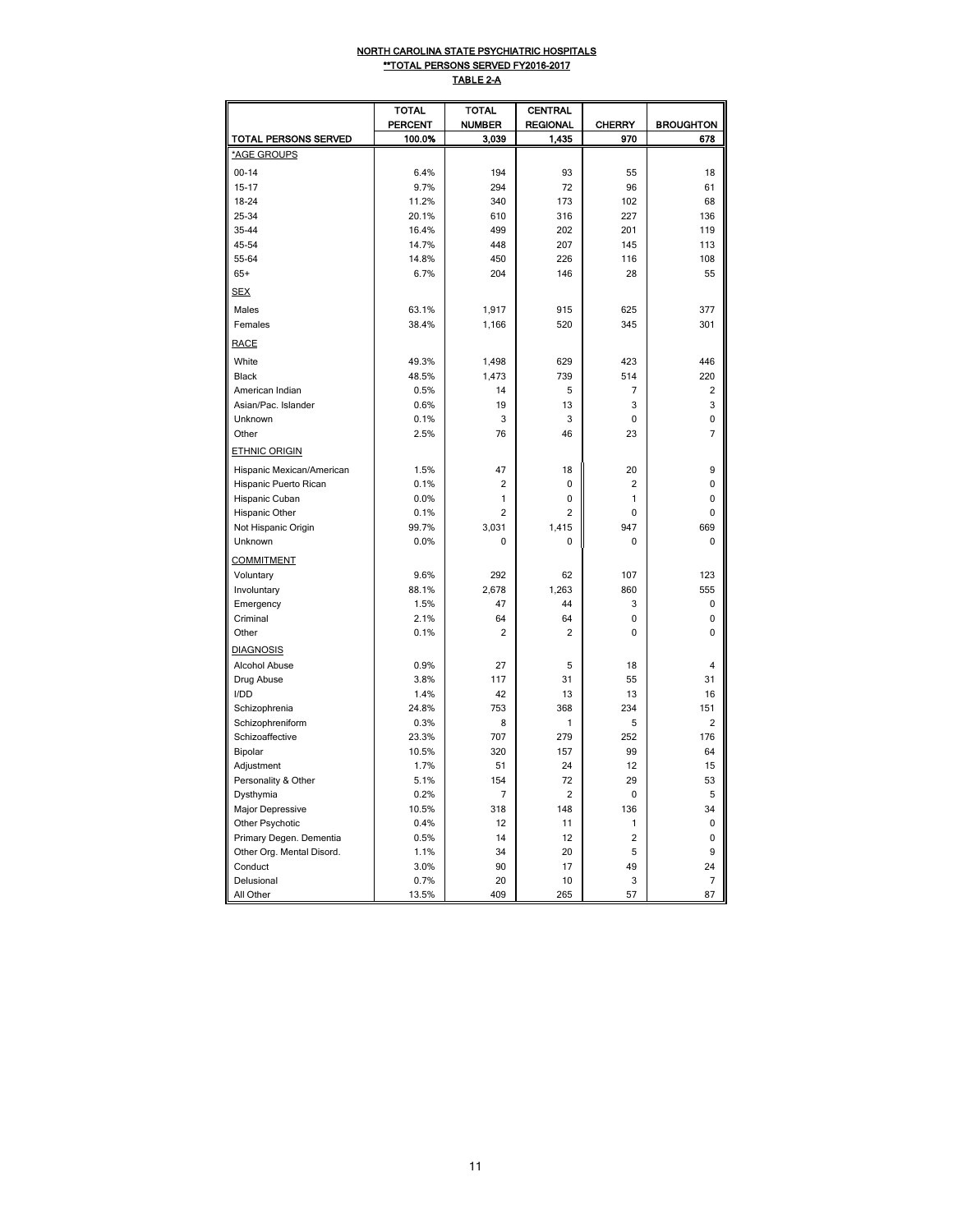## NORTH CAROLINA STATE PSYCHIATRIC HOSPITALS 06-30-17 RESIDENT POPULATION AND ON LEAVES\*\*

TABLE 3

|                             | <b>TOTAL</b>   | <b>TOTAL</b>  | <b>CENTRAL</b>  |                |                  |
|-----------------------------|----------------|---------------|-----------------|----------------|------------------|
|                             | <b>PERCENT</b> | <b>NUMBER</b> | <b>REGIONAL</b> | <b>CHERRY</b>  | <b>BROUGHTON</b> |
| TOTAL BOOK POPULATION       | 100%           | 868           | 369             | 218            | 281              |
| *AGE GROUPS                 |                |               |                 |                |                  |
|                             |                |               |                 |                |                  |
| $00 - 14$                   | 3.9%           | 34            | 16              | 8              | 10               |
| $15 - 17$                   | 4.5%           | 39            | 13              | 10             | 16               |
| 18-24                       | 10.4%          | 90            | 44              | 19             | 27               |
| 25-34                       | 19.9%          | 173           | 73              | 48             | 52               |
| 35-44                       | 16.4%          | 142           | 53              | 43             | 46               |
| 45-54                       | 14.4%          | 125           | 50              | 26             | 49               |
| 55-64                       | 19.7%          | 171           | 73              | 50             | 48               |
| $65+$                       | 10.8%          | 94            | 47              | 14             | 33               |
|                             |                |               |                 |                |                  |
| <b>SEX</b>                  |                |               |                 |                |                  |
|                             |                |               |                 |                |                  |
| Males                       | 66.5%          | 577           | 256             | 153            | 168              |
| Females                     | 33.5%          | 291           | 113             | 65             | 113              |
| <b>RACE</b>                 |                |               |                 |                |                  |
|                             |                |               |                 |                |                  |
| White                       | 43.9%          | 381           | 154             | 62             | 165              |
| <b>Black</b>                | 51.4%          | 446           | 197             | 141            | 108              |
| American Indian             | 0.7%           | 6             | 3               | 3              | 0                |
| Asian/Pac. Islander         | 0.9%           | 8             | 4               | $\overline{2}$ | 2                |
| Other                       | 3.1%           | 27            | 11              | 10             | 6                |
|                             |                |               |                 |                |                  |
| <b>COMMITMENT</b>           |                |               |                 |                |                  |
| Voluntary                   | 8.3%           | 72            | 13              | 15             | 44               |
| Involuntary                 | 88.8%          | 771           | 331             | 203            | 237              |
| Emergency                   | 1.8%           | 16            | 16              | $\mathbf{0}$   | $\Omega$         |
| Criminal                    | 1.0%           | 9             | 9               | 0              | 0                |
| Other                       | 0.0%           | 0             | 0               | 0              | 0                |
|                             |                |               |                 |                |                  |
| <b>DIAGNOSIS</b>            |                |               |                 |                |                  |
| Alcohol Abuse               | 0.6%           | 5             | 0               | $\overline{4}$ | 1                |
| Drug Abuse                  | 1.2%           | 10            | 1               | $\mathbf 0$    | 9                |
| <b>Mental Retardation</b>   | 1.8%           | 16            | 8               | 3              | 5                |
| Schizophrenia               | 37.1%          | 322           | 143             | 92             | 87               |
| Schizophreniform            | 0.3%           | 3             | 1               | $\mathbf{1}$   | 1                |
| Schizoaffective             | 24.8%          | 215           | 70              | 66             | 79               |
| Bipolar                     | 6.7%           | 58            | 22              | 13             | 23               |
| Adjustment                  | 1.0%           | 9             | 3               | 1              | 5                |
| Personality & Other         | 4.1%           | 36            | 15              | $\overline{7}$ | 14               |
| Dysthymia                   | 0.0%           | 0             | 0               | 0              | 0                |
| Major Depressive            | 5.3%           | 46            | 25              | 14             | 7                |
| Other Psychotic             | 0.8%           | 7             | 7               | 0              | 0                |
| Primary Degen. Dementia     | 0.9%           | 8             | 6               | $\overline{2}$ | 0                |
| Other Org. Mental Disord.   | 2.0%           | 17            | 10              | 1              | 6                |
| Conduct                     | 1.5%           | 13            | 4               | 3              | 6                |
| Delusional                  | 0.6%           | 5             | 3               | 0              | 2                |
| All Other                   | 11.3%          | 98            | 51              | 11             | 36               |
|                             |                |               |                 |                |                  |
| AVERAGE DAILY RESIDENT POP. |                | 819           | 362             | 183            | 274              |

\* Age was calculated at end of fiscal year (06-30-17).

\*\* Excludes all Visiting Patients and Outpatients.

The total hospital resident and on leave population is (868 ). Table 3 presents breakdowns of the population by age, sex, race, commitment, and diagnosis. Residents with schizophrenia comprise 37.1 percent of the total population. 10.8 percent of the population are 65 years of age or older, (66.5 %) are male. 56.1 percent are non-white.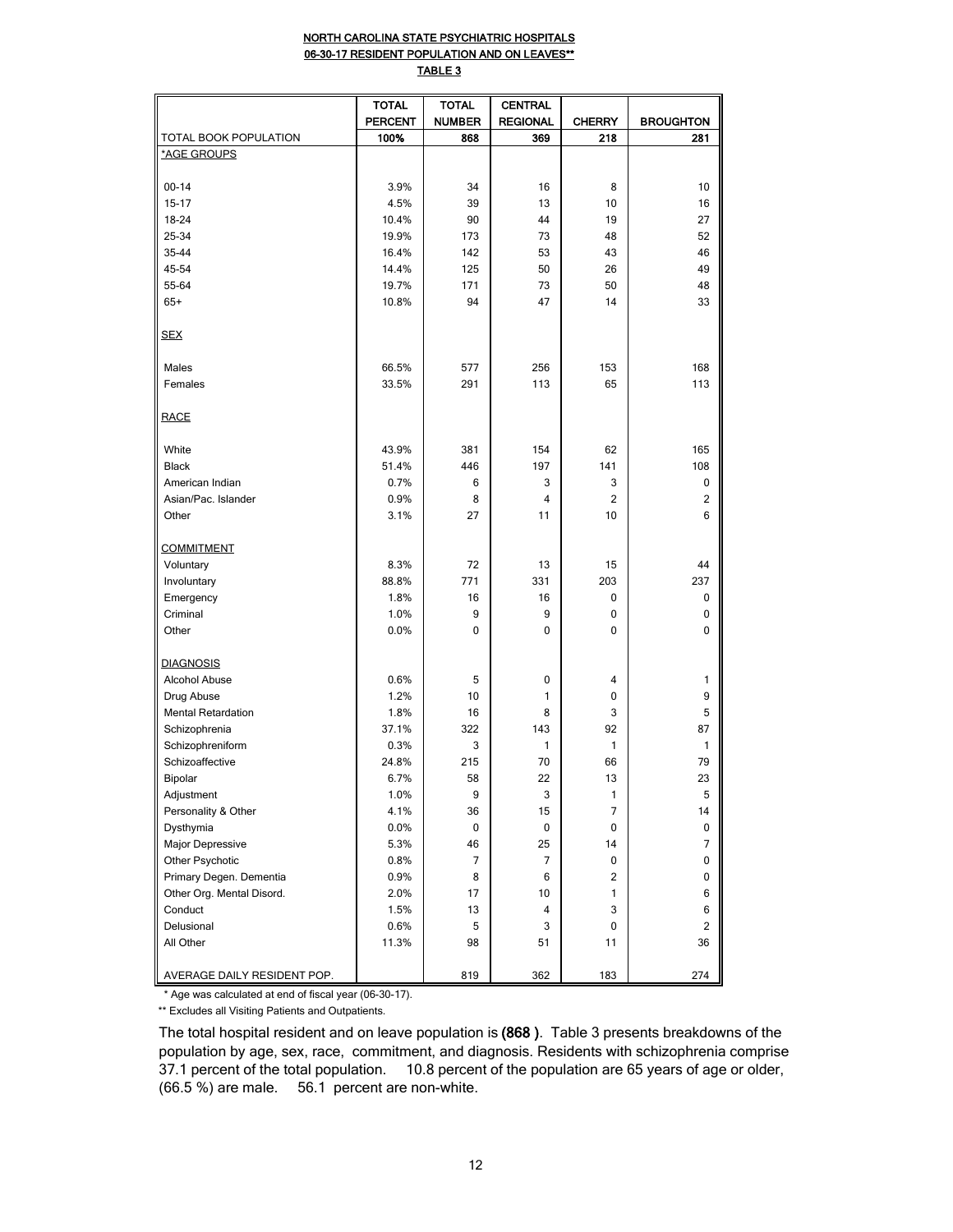# **TOTAL ADMISSIONS**

There were **2,303** admissions to the State Psychiatric Hospitals during fiscal year **2017**.

The largest group of referrals **58.7** percent ( **1,352** ) were made by General Hospitals. **4.9**  percent ( **113** ) were self referred or referred by relatives, family or friends, while law enforcement referred over **16.9** percent **( 390 ).** Involuntary admissions accounted for over **85.8** percent ( **1,976** ) of the total admissions for FY17.

Males constituted **60.2** percent (**1,387**) of the admissions. Of the total admissions **50.4** percent **( 1,160 )** were non-white. **28.8** percent ( **6643 )** of the year's admissions had completed a high school education or GED. **4.1** percent **( 95** ) had completed eight years of schooling while only **2.6** percent ( **59** ) had completed four years of college or more.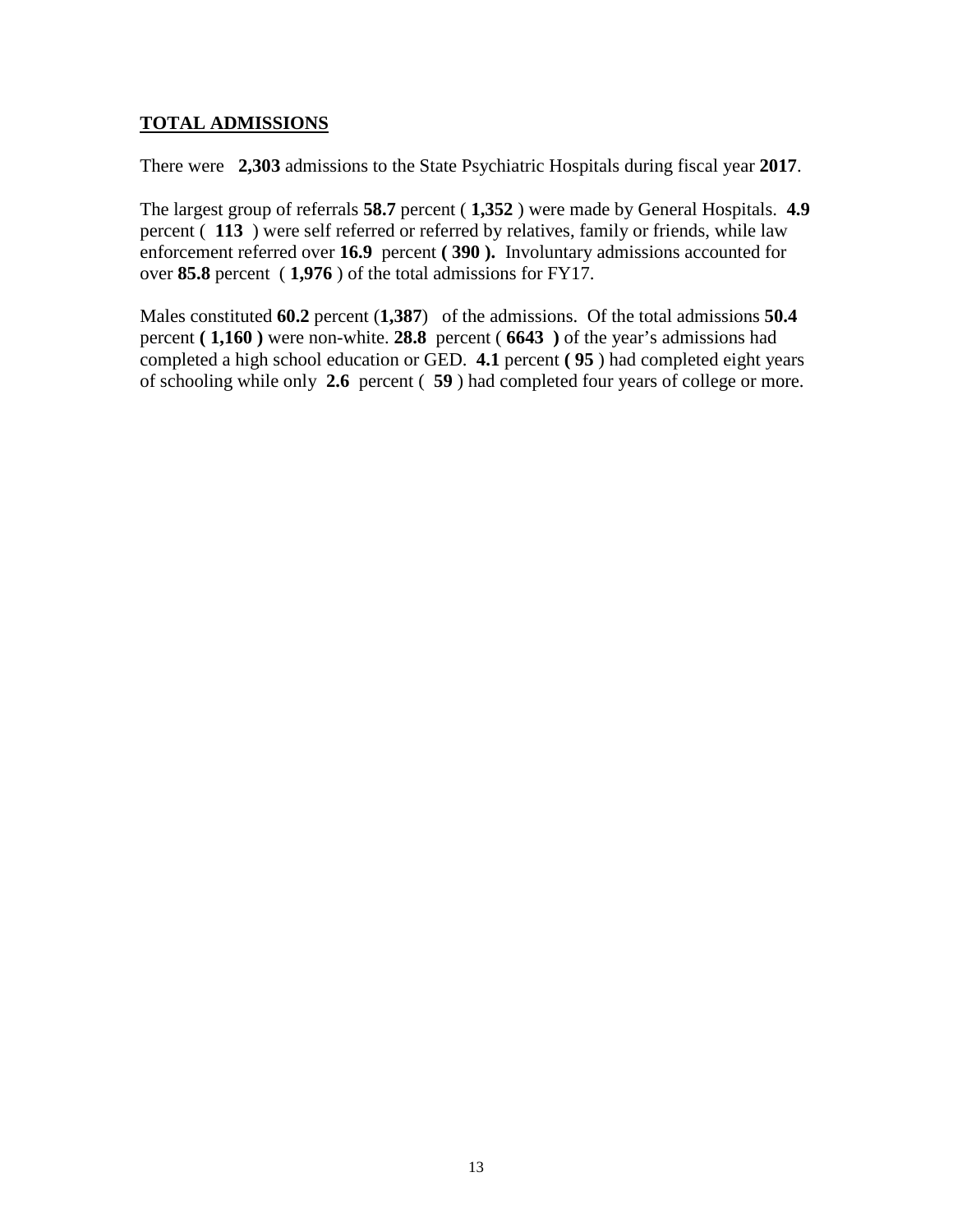## NORTH CAROLINA STATE PSYCHIATRIC HOSPITALS FIRST AND READMISSIONS\* - FY 20016-17 TABLE 4

.

|                              | <b>TOTAL</b>   | <b>TOTAL</b>   | <b>CENTRAL</b>  |               |                  |
|------------------------------|----------------|----------------|-----------------|---------------|------------------|
|                              | <b>PERCENT</b> | <b>NUMBER</b>  | <b>REGIONAL</b> | <b>CHERRY</b> | <b>BROUGHTON</b> |
| TOTAL ADMISSIONS             | 100.0%         | 2,303          | 1,084           | 808           | 411              |
| <b>VETERAN STATUS</b>        |                |                |                 |               |                  |
| Yes                          | 3.0%           | 69             | 29              | 28            | 12               |
| No                           | 97.0%          | 2,234          | 1,055           | 780           | 399              |
| <b>TYPE COMMITMENT</b>       |                |                |                 |               |                  |
| Voluntary                    | 10.2%          | 234            | 51              | 98            | 85               |
| Involuntary                  | 85.8%          | 1,976          | 942             | 708           | 326              |
| Emergency                    | 1.5%           | 34             | 32              | 2             | 0                |
| Criminal                     | 2.5%           | 57             | 57              | 0             | 0                |
| Others                       | 0.1%           | $\overline{2}$ | $\overline{2}$  | $\mathbf{0}$  | $\mathbf{0}$     |
| <b>ADMISSION SOURCE</b>      |                |                |                 |               |                  |
| LME (Local Mgt. Entity)      | 0.3%           | 8              | 6               | 2             | 0                |
| Self                         | 4.9%           | 113            | 17              | 82            | 14               |
| Private Physician/Psychol.   | 0.0%           | 0              | 0               | 0             | 0                |
| Law Enforcement              | 16.9%          | 390            | 158             | 134           | 98               |
| Gen. Hosp. (Psych/Non Psych) | 58.7%          | 1,352          | 788             | 533           | 31               |
| Other Ind. Family, Friends   | 0.0%           | 0              | 0               | 0             | 0                |
| VA Hospital                  | 0.0%           | 0              | 0               | 0             | 0                |
| Emergency Room               | 0.0%           | 0              | 0               | 0             | 0                |
| <b>State Facility</b>        | 13.0%          | 299            | 64              | 11            | 224              |
| All Others                   | 6.1%           | 141            | 51              | 46            | 44               |
| <b>RACE</b>                  |                |                |                 |               |                  |
| White                        | 49.6%          | 1,143          | 483             | 374           | 286              |
| <b>Black</b>                 | 47.1%          | 1,084          | 557             | 410           | 117              |
| American Indian              | 0.6%           | 13             | $\overline{4}$  | 7             | 2                |
| Asian/Pac. Islander.         | 0.7%           | 16             | 10              | 3             | 3                |
| All Others                   | 1.9%           | 44             | 27              | 14            | 3                |
| Unknown                      | 0.1%           | 3              | 3               | 0             | 0                |
|                              |                |                |                 |               |                  |
| <b>SEX</b>                   |                |                |                 |               |                  |
| Male                         | 60.2%          | 1,387          | 668             | 510           | 209              |
| Female                       | 39.8%          | 916            | 416             | 298           | 202              |
| RESIDENTIAL ARRANGEMENT      |                |                |                 |               |                  |
| <b>Private Residence</b>     | 65.7%          | 1,512          | 753             | 552           | 207              |
| Other Independent            | 0.0%           | 0              | 0               | 0             | 0                |
| Homeless                     | 7.3%           | 167            | 78              | 60            | 29               |
| Correctional Fac.            | 15.8%          | 363            | 136             | 134           | 93               |
| Institution                  | 5.0%           | 116            | 79              | 7             | 30               |
| Residential Fac.             | 2.0%           | 47             | 13              | 16            | 18               |
| Other Dependent              | 3.9%           | 89             | 20              | 37            | 32               |
| Nursing home (ICF SNF)       | 0.4%           | 9              | 5               | 2             | 2                |
| Not Collected/Not Available  | 0.0%           | 0              | 0               | 0             | 0                |

\*EXCLUDES VISITING AND OUTPATIENTS, INCLUDES TRANSFERS-IN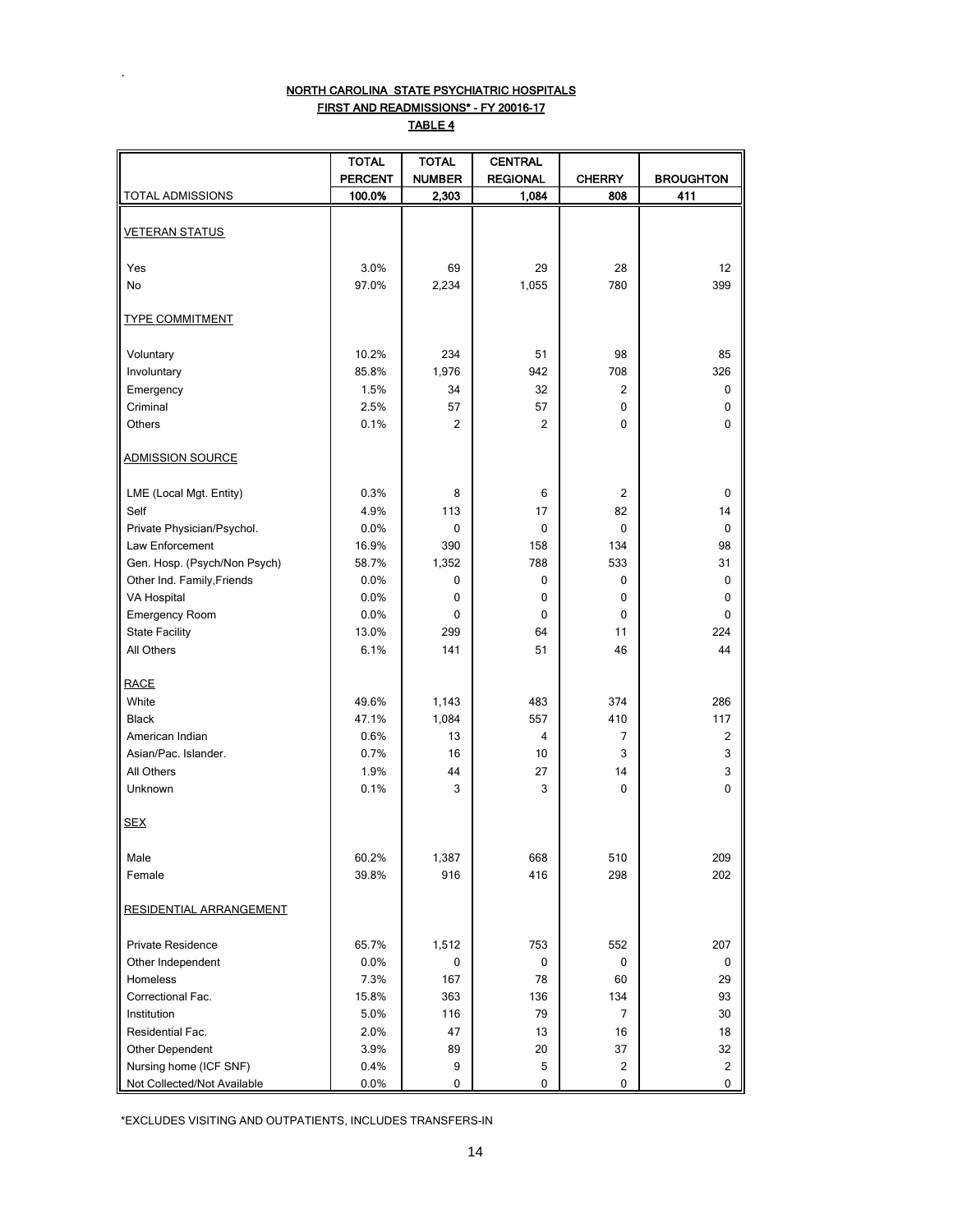### <u>NORTH CAROLINA STATE PSYCHIATRIC HOSPITALS</u> FIRST AND READMISSIONS\* - FY2016-2017 <u>TABLE 4 (CONT'D)</u>

|                            | <b>TOTAL</b><br><b>PERCENT</b> | <b>TOTAL</b><br><b>NUMBER</b> | <b>CENTRAL</b><br><b>REGIONAL</b> | <b>CHERRY</b>  | <b>BROUGHTON</b> |
|----------------------------|--------------------------------|-------------------------------|-----------------------------------|----------------|------------------|
| <b>TOTAL ADMISSIONS</b>    | 100.0%                         | 2,303                         | 1,084                             | 808            | 411              |
|                            |                                |                               |                                   |                |                  |
| <b>AGE GROUPS</b>          |                                |                               |                                   |                |                  |
|                            |                                |                               |                                   |                |                  |
| 00-14 Years                | 6.6%                           | 153                           | 85                                | 52             | 16               |
| 15-17 Years                | 8.8%                           | 202                           | 63                                | 90             | 49               |
| 18-24 Years                | 12.1%                          | 278                           | 142                               | 91             | 45               |
| 25-34 Years                | 22.2%                          | 511                           | 248                               | 189            | 74               |
| 35-44 Years                | 17.6%                          | 406                           | 148                               | 176            | 82               |
| 45-54 Years                | 14.9%                          | 342                           | 151                               | 120            | 71               |
| 55-64 Years                | 12.1%                          | 278                           | 149                               | 76             | 53               |
| $65+$                      | 5.8%                           | 133                           | 98                                | 14             | 21               |
| <b>DIAGNOSIS</b>           |                                |                               |                                   |                |                  |
| <b>Alcohol Abuse</b>       | 1.1%                           | 25                            | 5                                 | 18             | $\overline{2}$   |
| Drug Abuse                 | 4.9%                           | 113                           | 30                                | 55             | 28               |
| <b>Mental Retardation</b>  | 1.2%                           | 28                            | 10                                | 9              | $\boldsymbol{9}$ |
| Schizophrenia              | 20.6%                          | 475                           | 228                               | 175            | 72               |
| Schizophreniform           | 0.3%                           | 8                             | 1                                 | 5              | $\overline{2}$   |
| Schizoaffective            | 20.4%                          | 469                           | 188                               | 192            | 89               |
| Bipolar                    | 12.1%                          | 278                           | 132                               | 96             | 50               |
| Adjustment                 | 2.2%                           | 50                            | 24                                | 12             | 14               |
| Personality & Other        | 5.2%                           | 119                           | 56                                | 26             | 37               |
| Dysthymia                  | 0.3%                           | 6                             | $\overline{2}$                    | 0              | 4                |
| <b>Major Depressive</b>    | 11.9%                          | 273                           | 123                               | 125            | 25               |
| Other Psychotic            | 0.5%                           | 11                            | 10                                | 1              | 0                |
| Primary Degen. Dementia    | 0.5%                           | 11                            | 9                                 | $\overline{2}$ | 0                |
| Other Org. Mental Disorder | 0.9%                           | 21                            | 13                                | 4              | 4                |
| Conduct                    | 3.5%                           | 80                            | 17                                | 42             | 21               |
| Delusional                 | 0.7%                           | 16                            | 8                                 | 3              | 5                |
| All Other                  | 13.9%                          | 320                           | 228                               | 43             | 49               |
| <b>MARITAL STATUS</b>      |                                |                               |                                   |                |                  |
| Single                     | 75.6%                          | 1,742                         | 801                               | 641            | 300              |
| Married                    | 7.8%                           | 180                           | 90                                | 55             | 35               |
| Separated                  | 2.9%                           | 66                            | 26                                | 26             | 14               |
| Divorced                   | 8.9%                           | 205                           | 85                                | 71             | 49               |
| Widowed                    | 2.2%                           | 51                            | 29                                | 14             | 8                |
| Unreported                 | 2.6%                           | 59                            | 53                                | 1              | 5                |
|                            |                                |                               |                                   |                |                  |

\*EXCLUDES VISITING AND OUTPATIENTS, INCLUDES TRANSFERS-IN.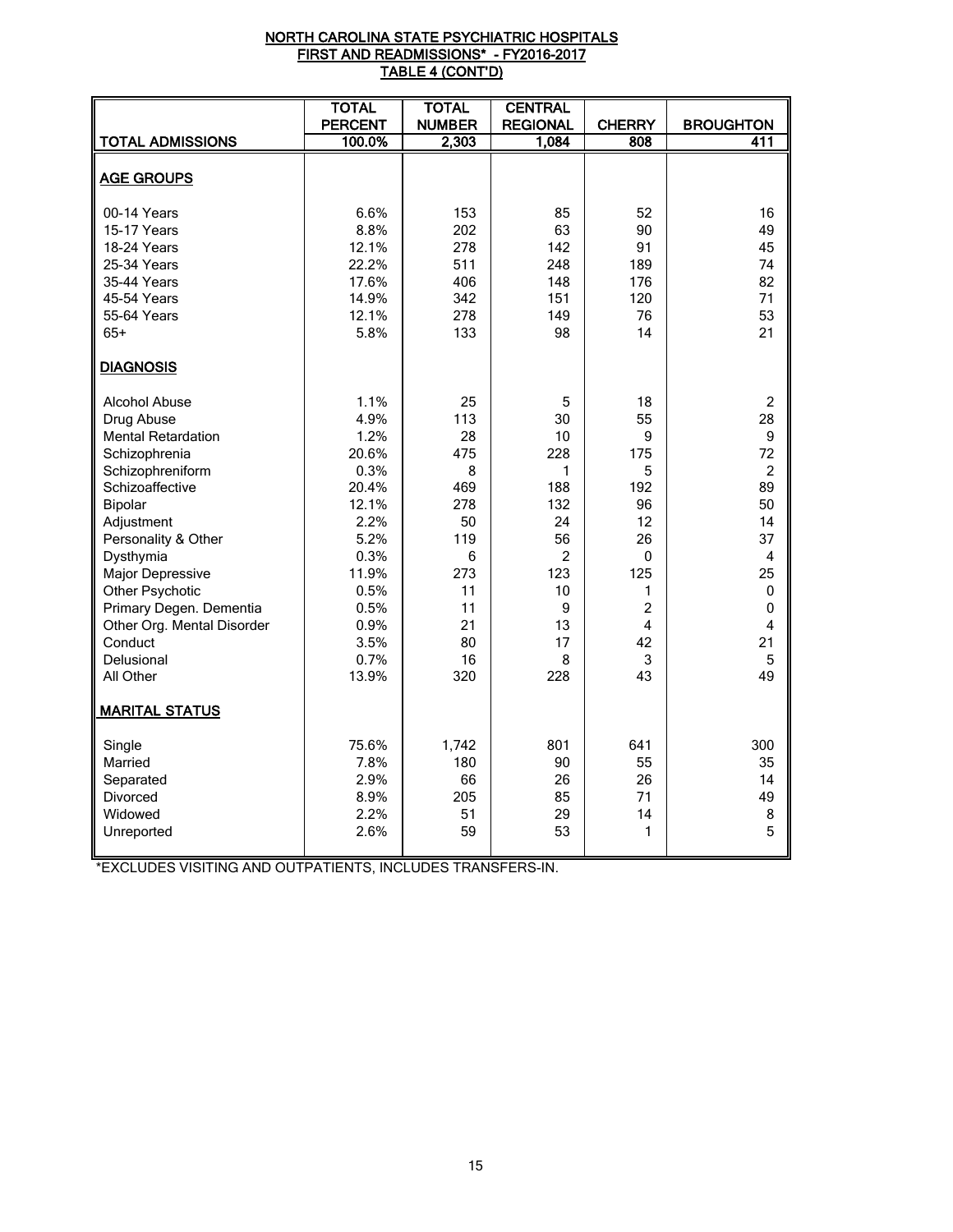# NORTH CAROLINA STATE PSYCHIATRIC HOSPITALS FIRST AND READMISSIONS\* - FY2016-2017

## TABLE 4 (CONT'D)

|                               | <b>TOTAL</b>   | <b>TOTAL</b>   | <b>CENTRAL</b>  |               |                  |
|-------------------------------|----------------|----------------|-----------------|---------------|------------------|
|                               | <b>PERCENT</b> | <b>NUMBER</b>  | <b>REGIONAL</b> | <b>CHERRY</b> | <b>BROUGHTON</b> |
| <b>TOTAL ADMISSIONS</b>       | 100.0%         | 2,303          | 1,084           | 808           | 411              |
|                               |                |                |                 |               |                  |
| <b>EDUCATION LEVEL</b>        |                |                |                 |               |                  |
|                               |                |                |                 |               |                  |
| PRESCH-KINDER.                | 0.0%           | 0              | 0               | 0             | 0                |
| KINDERGARTEN                  | 0.0%           | 1              | 1               | 0             | 0                |
| <b>FIRST GRADE</b>            | 0.0%           | 1              | 1               | 0             | 0                |
| <b>SECOND GRADE</b>           | 0.1%           | 3              | 3               | 0             | 0                |
| THIRD GRADE                   | 0.2%           | 5              | 3               | 1             | 1                |
| <b>FOURTH GRADE</b>           | 0.2%           | 5              | 3               | 1             | 1                |
| FIFTH GRADE                   | 0.8%           | 19             | 5               | 11            | 3                |
| <b>SIXTH GRADE</b>            | 1.7%           | 40             | 9               | 22            | 9                |
| <b>SEVENTH GRADE</b>          | 2.3%           | 53             | 11              | 27            | 15               |
| <b>EIGHTH GRADE</b>           | 4.1%           | 95             | 35              | 42            | 18               |
| <b>NINTH GRADE</b>            | 7.3%           | 168            | 48              | 78            | 42               |
| <b>TENTH GRADE</b>            | 6.0%           | 138            | 27              | 84            | 27               |
| <b>ELEVENTH GRADE</b>         | 4.8%           | 111            | 41              | 57            | 13               |
| <b>TWELTH GRADE</b>           | 23.6%          | 543            | 169             | 274           | 100              |
| <b>GED</b>                    | 5.3%           | 121            | 32              | 51            | 38               |
| SOME COLLEGE                  | 2.1%           | 48             | 48              | 0             | 0                |
| TECH. TRADE SCHOOL            | 2.5%           | 58             | 28              | 21            | 9                |
| ASSOC. DEGREE                 | 1.3%           | 31             | 12              | 9             | 10               |
| POST BATCH. DEGREE            | 0.3%           | 6              | 2               | 3             | 1                |
| <b>BACCAL. DEGREE</b>         | 2.3%           | 53             | 24              | 22            | 7                |
| POST GRAD. DEGREE             | 0.0%           | 0              | 0               | 0             | 0                |
| SPECIAL EDUCATION             | 0.0%           | 1              | 1               | 0             | 0                |
| <b>NONE</b>                   | 0.0%           | 1              | 1               | 0             | 0                |
| <b>UNKNOWN</b>                | 34.8%          | 802            | 580             | 105           | 117              |
| <b>ETHNIC ORIGIN</b>          |                |                |                 |               |                  |
| <b>HISPANIC MEX./AMER.</b>    | 1.7%           | 38             | 13              | 17            | 8                |
| <b>HISPANIC PUERTO/RIC.</b>   | 0.1%           | $\overline{c}$ | 0               | 2             |                  |
| <b>HISPANIC CUBAN</b>         | 0.0%           | 0              | 0               | $\pmb{0}$     | 0                |
| <b>HISPANIC OTHER</b>         | 0.0%           |                |                 | 0             | ΟI               |
| NOT OF HISPANIC ORIG.         | 98.2%          | 2262           | 1070            | 789           | 403              |
| <b>LEGAL STATUS</b>           |                |                |                 |               |                  |
| NO LEGAL STATUS               | 79.2%          | 1,825          | 901             | 639           | 285              |
| NO OTH. KNOWN LEGAL           | 0.0%           | 1              | 1               | 0             | 0                |
| <b>HOUSE BILL 95</b>          | 0.0%           | 0              | 0               | 0             | 0                |
| DETAINER, OTHER               | 0.9%           | 20             | 16              | 1             | 3                |
| <b>HB95 WITH DETAINER</b>     | 12.9%          | 298            | 74              | 127           | 97               |
| <b>DEPT. CORRECTION</b>       | 1.9%           | 44             | 44              | 0             | 0                |
| <b>PROBATION</b>              | 0.9%           | 20             | 0               | 14            | 6                |
| NOT GUILTY REASON OF INSANITY | 1.0%           | 23             | 21              | 1             | 1                |
| <b>DETAINER</b>               | 1.3%           | 29             | 15              | 13            | 1                |
| PENDING                       | 1.9%           | 43             | 12              | 13            | 18               |
| <b>DWI</b>                    | 0.0%           | 0              | 0               | $\mathbf 0$   | $\pmb{0}$        |

\*EXCLUDES VISITING AND OUTPATIENTS, INCLUDES TRANSFERS-IN.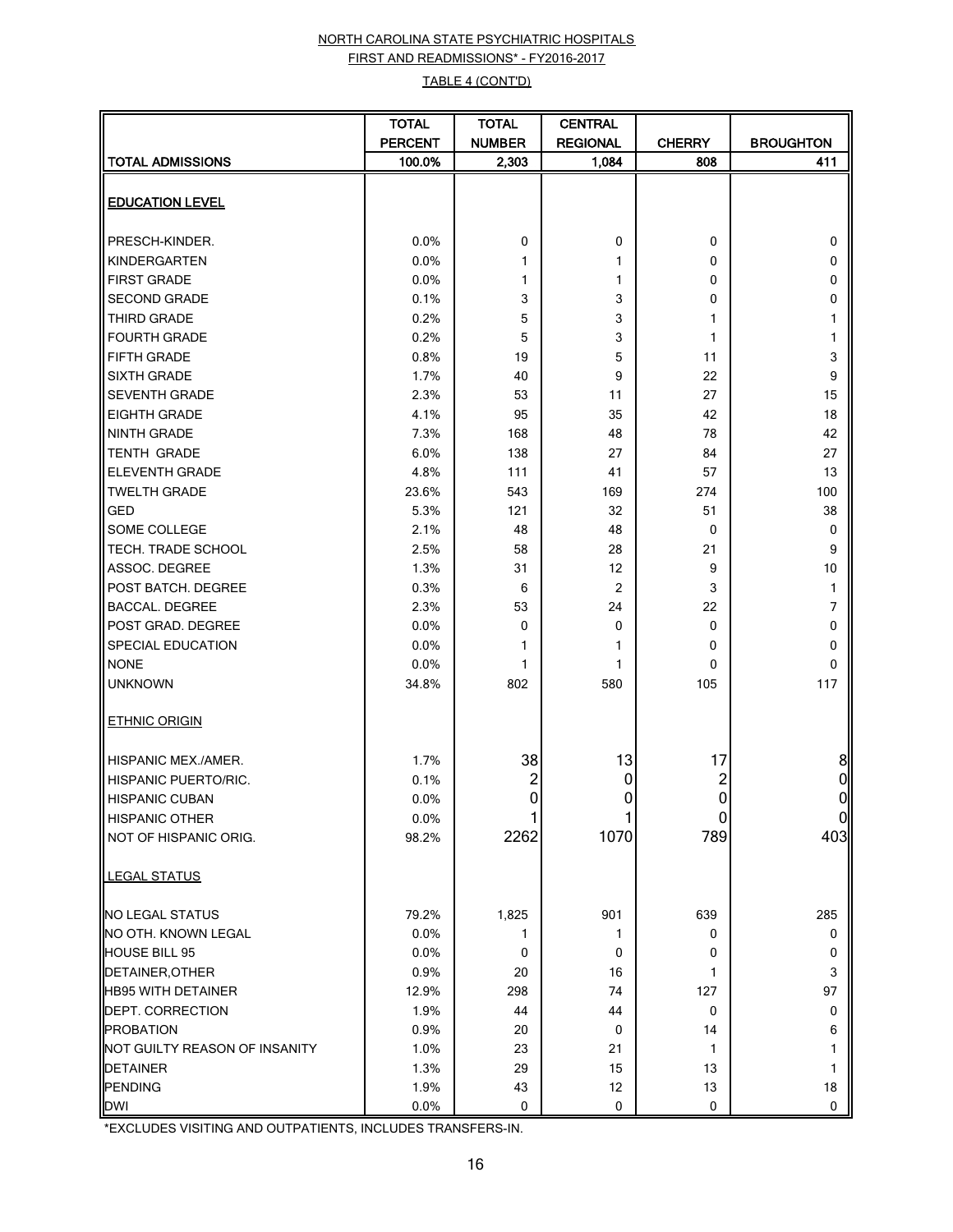## NORTH CAROLINA STATE PSYCHIATRIC HOSPITALS DISCHARGES\*-FY2016-2017 TABLE 5

|                              | <b>TOTAL</b>   | <b>TOTAL</b>  | <b>CENTRAL</b>  |               |                  |
|------------------------------|----------------|---------------|-----------------|---------------|------------------|
|                              | <b>PERCENT</b> | <b>NUMBER</b> | <b>REGIONAL</b> | <b>CHERRY</b> | <b>BROUGHTON</b> |
| <b>TOTAL DISCHARGES</b>      | 100.0%         | 2,215         | 1,066           | 752           | 397              |
| <b>TYPE DISCHARGE</b>        |                |               |                 |               |                  |
| <b>DIRECT DISCHARGE</b>      | 99.7%          | 2,208         | 1,061           | 750           | 397              |
| <b>INDIRECT DISCHARGE</b>    | 0.0%           |               | 0               |               | 0                |
| <b>TRANSFER-OUTS</b>         | 0.0%           | 0             | 0               | 0             | 0                |
| DEATHS**                     | 0.3%           | 6             | 5               |               | 0                |
| <b>OTHERS</b>                | 0.0%           | O             | 0               | 0             | 0                |
| <b>REFERRAL FOR SERVICES</b> |                |               |                 |               |                  |
| LME (Local Mgt. Entity       | 71.5%          | 1,584         | 808             | 609           | 167              |
| <b>CRIMINAL JUSTICE</b>      | 6.9%           | 152           | 35              | 67            | 50               |
| NO REFERRAL                  | 0.0%           |               | 0               |               | $\Omega$         |
| <b>COMMUNITY AGENCY</b>      | 0.0%           | 0             | 0               | 0             | 0                |
| <b>VA HOSPITAL</b>           | 0.0%           | 0             | 0               | 0             | 0                |
| <b>GENERAL HOSPITAL</b>      | 0.5%           | 12            | 3               | 8             |                  |
| <b>STATE FACILITY</b>        | 10.2%          | 227           | 87              | 28            | 112              |
| <b>MR CENTER</b>             | 0.0%           | 0             | 0               | $\Omega$      | 0                |
| <b>ADATC</b>                 | 0.0%           | 0             | 0               | 0             | 0                |
| <b>NCSCC</b>                 | 0.0%           | 0             | 0               | 0             | 0                |
| <b>NURSING FACILITY</b>      | 0.0%           |               | 0               | 0             |                  |
| PRIVATE PHYSICIAN            | 0.0%           | 0             | 0               | 0             | 0                |
| <b>ATC</b>                   | 0.0%           | 0             | 0               | 0             | 0                |
| <b>WHITAKER</b>              | 0.0%           | <sup>0</sup>  | 0               | 0             | 0                |
| <b>ALL OTHERS</b>            | 10.7%          | 238           | 133             | 39            | 66               |
| <b>WRIGHT</b>                | 0.0%           | 0             | 0               | 0             | 0                |

\*NOTE: EXCLUDES VISITING AND OUTPATIENTS, INCLUDES TRANSFERS-IN.

\*\* Deaths as reported in HEARTS Database

# **DISCHARGES**

Table 5 presents discharge information for the three psychiatric hospitals. The majority of discharges were direct ( 99.7%). Deaths accounted for (0.3 %) of discharges.

71.5 percent of all referrals for services at discharge were to LMEs.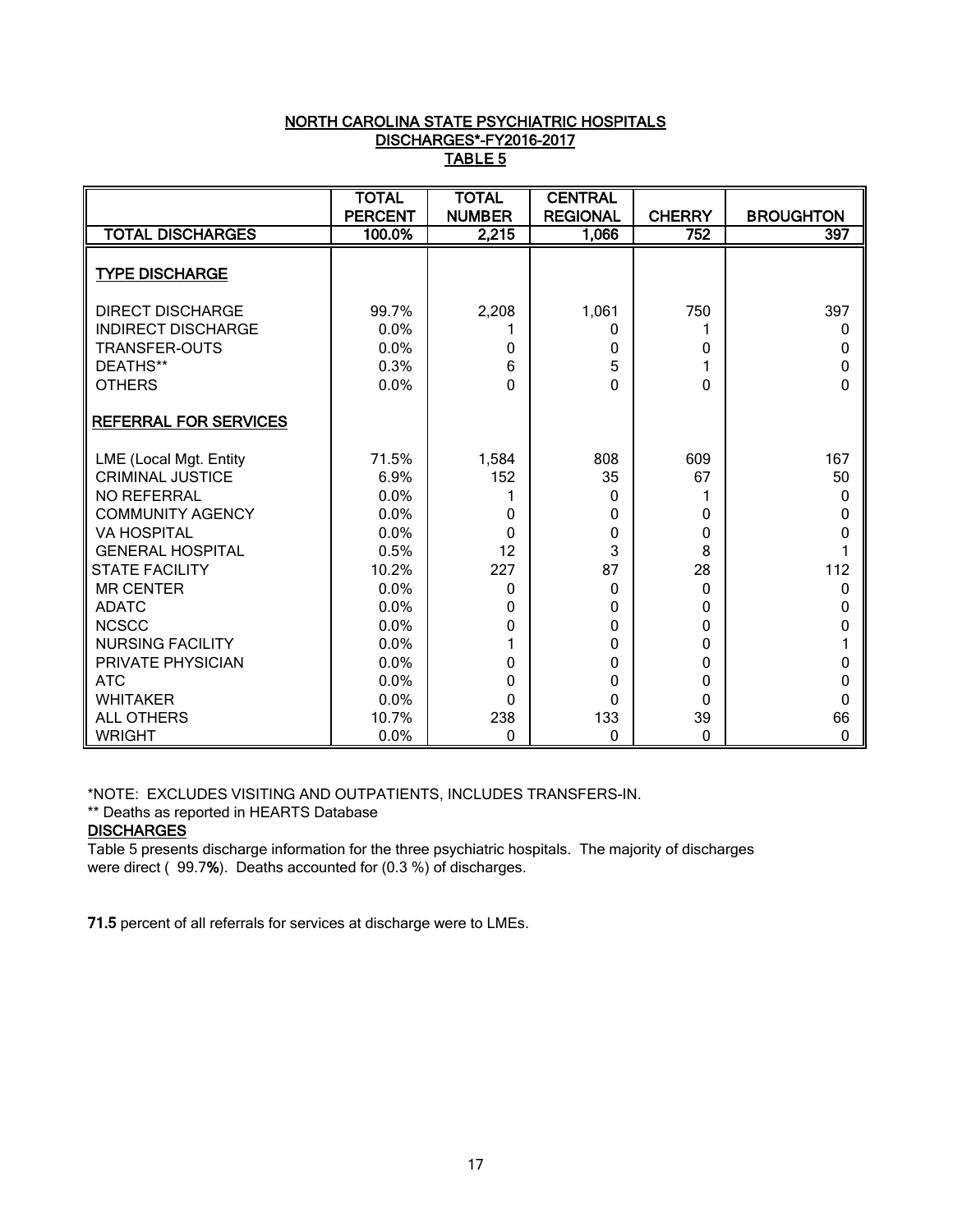# NORTH CAROLINA STATE PSYCHIATRIC HOSPITALS FY2016-2017 MEAN AND MEDIAN LENGTH OF STAY BY DIAGNOSIS \*

TABLE 6

|                                  |                                | <b>CENTRAL REGIONAL</b>    |                              | <b>CHERRY</b>                  |                            | <b>BROUGHTON</b>             |                                |                            |                              |
|----------------------------------|--------------------------------|----------------------------|------------------------------|--------------------------------|----------------------------|------------------------------|--------------------------------|----------------------------|------------------------------|
| <b>DIAGNOSIS</b>                 | <b>NUMBER</b><br><b>DISCHS</b> | <b>MEAN</b><br><b>DAYS</b> | <b>MEDIAN</b><br><b>DAYS</b> | <b>NUMBER</b><br><b>DISCHS</b> | <b>MEAN</b><br><b>DAYS</b> | <b>MEDIAN</b><br><b>DAYS</b> | <b>NUMBER</b><br><b>DISCHS</b> | <b>MEAN</b><br><b>DAYS</b> | <b>MEDIAN</b><br><b>DAYS</b> |
| Adjustment                       | 21                             | 20                         | 10                           | 11                             | 21                         | 9                            | 10                             | 77                         | 26                           |
| Alcohol abuse                    | 5                              | 39                         | 28                           | 14                             | 19                         | 14                           | 3                              | 30                         | 10                           |
| <b>Alcohol Related Organic</b>   | 16                             | 34                         | 21                           | 0                              | 0                          | 0                            | 3                              | 16                         | 8                            |
| Anxiety                          | 49                             | 53                         | 27                           | 17                             | 28                         | 15                           | 11                             | 151                        | 74                           |
| Attention deficit                | 21                             | 47                         | 28                           | 0                              | 0                          | $\mathbf{0}$                 | 2                              | 51                         | 51                           |
| Autism & Pervasive Dev.          | 21                             | 175                        | 63                           | 7                              | 148                        | 99                           | 6                              | 216                        | 171                          |
| Bipolar                          | 135                            | 84                         | 32                           | 86                             | 47                         | 20                           | 41                             | 99                         | 77                           |
| Conduct                          | 13                             | 47                         | 38                           | 46                             | 34                         | 21                           | 18                             | 159                        | 55                           |
| Delusional                       | 7                              | 161                        | 57                           | 3                              | 19                         | 10                           | 5                              | 77                         | 103                          |
| Dissociative                     | 0                              | $\mathbf{0}$               | $\mathbf{0}$                 | 0                              | $\mathbf{0}$               | $\mathbf{0}$                 | 0                              | $\mathbf{0}$               | 0                            |
| Dysthymia                        | 2                              | 30                         | 30                           | 0                              | $\mathbf{0}$               | $\mathbf{0}$                 | 5                              | 128                        | 59                           |
| Eating and sleeping disorders    | 0                              | $\Omega$                   | $\Omega$                     | 1                              | 61                         | 61                           | 0                              | $\Omega$                   | 0                            |
| I/DD                             | 5                              | 41                         | 20                           | 10                             | 53                         | 44                           | 11                             | 251                        | 130                          |
| Major depressive                 | 123                            | 54                         | 26                           | 122                            | 42                         | 15                           | 27                             | 90                         | 33                           |
| Medication induced disorders     | 0                              | $\mathbf{0}$               | $\mathbf 0$                  | 0                              | 0                          | $\mathbf 0$                  | 0                              | 0                          | 0                            |
| Other childhood disorders        | 1                              | 258                        | 258                          | $\mathbf{1}$                   | 37                         | 37                           | 1                              | 117                        | 117                          |
| Other Mental Disorders           | 10                             | 194                        | 106                          | 4                              | 71                         | 73                           | 3                              | 393                        | 270                          |
| Other Nonpsychotic/Mental        | 2                              | 1,185                      | 1,185                        | 1                              | 10                         | 10                           | 0                              | 0                          | 0                            |
| <b>Other Problems Not Mental</b> | 4                              | 102                        | 64                           | 4                              | 3                          | 3                            | 4                              | 138                        | 95                           |
| Other Psychotic                  | 4                              | 73                         | 47                           | 1                              | 8                          | 8                            | 0                              | 0                          | 0                            |
| Personality & Other Impulses     | 57                             | 74                         | 37                           | 22                             | 64                         | 18                           | 39                             | 144                        | 58                           |
| Primary Degen. Dementia          | 6                              | 224                        | 94                           | $\mathbf{0}$                   | 0                          | $\mathbf{0}$                 | 0                              | $\mathbf{0}$               | 0                            |
| Schizoaffective                  | 209                            | 165                        | 67                           | 186                            | 127                        | 36                           | 97                             | 248                        | 128                          |
| Schizophrenic                    | 225                            | 181                        | 53                           | 142                            | 158                        | 41                           | 64                             | 444                        | 139                          |
| Schizophreniform                 | 0                              | $\mathbf{0}$               | $\mathbf{0}$                 | 4                              | 22                         | 20                           | 1                              | 99                         | 99                           |
| Sexual                           | 0                              | $\mathbf{0}$               | $\mathbf{0}$                 | 3                              | 143                        | 112                          | 1                              | 803                        | 803                          |
| Somatoform / Factitious          | $\mathbf 0$                    | $\mathbf 0$                | $\mathbf{0}$                 | 0                              | 0                          | $\mathbf{0}$                 | 2                              | 133                        | 133                          |
| Specific development             | 1                              | 6                          | 6                            | $\mathbf 0$                    | 0                          | 0                            | 1                              | 51                         | 51                           |
| Substance abuse (drugs)          | 30                             | 14                         | 8                            | 55                             | 16                         | 9                            | 22                             | 64                         | 24                           |
| <b>Unknown</b>                   | 86                             | 50                         | 22                           | 10                             | 236                        | 216                          | 19                             | 392                        | 146                          |
| Vascular dementia                | 13                             | 100                        | 81                           | $\overline{2}$                 | 1,060                      | 1,061                        | 1                              | 1,166                      | 1,166                        |
| <b>TOTAL DISCHARGES</b>          | 1,066                          | 113                        | 37                           | 752                            | 89                         | 23                           | 397                            | 223                        | 92                           |
| TOTAL DISCHARGE DAYS             |                                | 120,258                    |                              |                                | 67,095                     |                              |                                | 88,337                     |                              |

\*EXCLUDES ALL OUTPATIENTS AND VISITING PATIENTS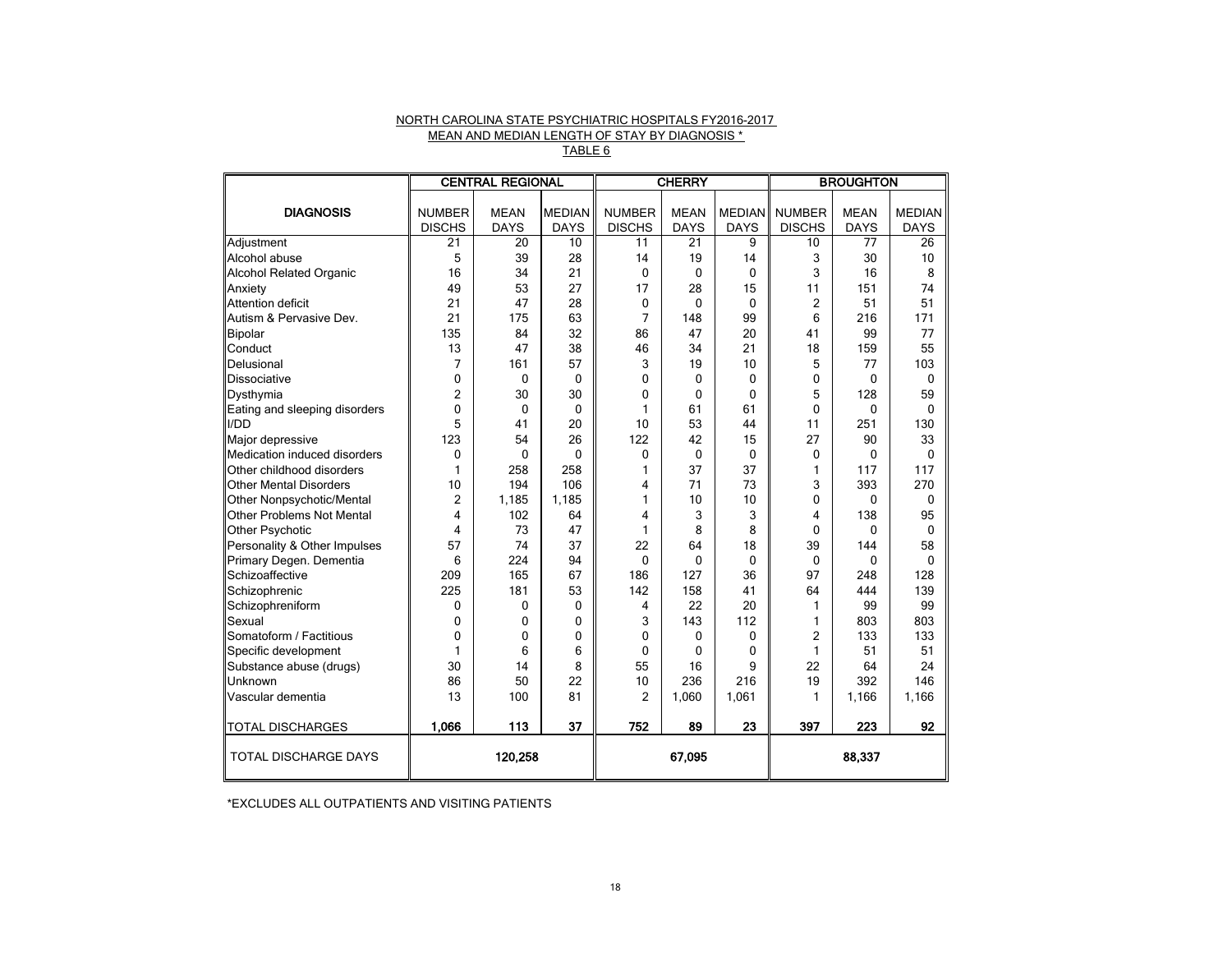## NORTH CAROLINA STATE PSYCHIATRIC HOSPITALS FY2016-2017 DISCHARGES\* BY REPORTED DAYS IN HOSPITALS TABLE 7

| <b>DAYS IN HOSPITAL</b> | <b>PERCENT</b> | <b>TOTAL</b> | <b>CENTRAL</b>  | <b>CHERRY</b> | <b>BROUGHTON</b> |
|-------------------------|----------------|--------------|-----------------|---------------|------------------|
|                         |                |              | <b>REGIONAL</b> |               |                  |
|                         |                |              |                 |               |                  |
| 1-7 Days                | 10.1%          | 223          | 111             | 89            | 23               |
|                         |                |              |                 |               |                  |
|                         |                |              |                 |               |                  |
| 8-14 Days               | 13.1%          | 291          | 126             | 137           | 28               |
|                         |                |              |                 |               |                  |
| 15-30 Days              | 21.8%          | 483          | 226             | 211           | 46               |
|                         |                |              |                 |               |                  |
| 31-60 Days              | 19.0%          | 420          | 220             | 136           | 64               |
|                         |                |              |                 |               |                  |
|                         |                |              |                 | 49            |                  |
| 61-90 Days              | 8.3%           | 183          | 99              |               | 35               |
|                         |                |              |                 |               |                  |
| 91-180 Days             | 12.4%          | 274          | 134             | 56            | 84               |
|                         |                |              |                 |               |                  |
| 181-365 Days            | 8.3%           | 183          | 89              | 33            | 61               |
|                         |                |              |                 |               |                  |
| 366+ Days               | 7.1%           | 158          | 61              | 41            | 56               |
|                         |                |              |                 |               |                  |
|                         |                |              |                 |               |                  |
| <b>TOTAL DISCHARGES</b> | 100.0%         | 2,215        | 1,066           | 752           | 397              |
| <b>TOTAL DAYS</b>       | 100%           | 275,690      | 120,258         | 67,095        | 88,337           |

## LENGTH OF STAY

45 percent (997) of discharges had a length of stay of 30 days or less. This percentage increases to 84.6 percent (1,874) for a stay of 180 days or less. 92.9 percent (2,057) of discharges stayed in the hospital for a year or less. 7.1 percent (158) have had a stay of over one year.

# \*EXCLUDES VISITING PATIENTS AND OUTPATIENTS